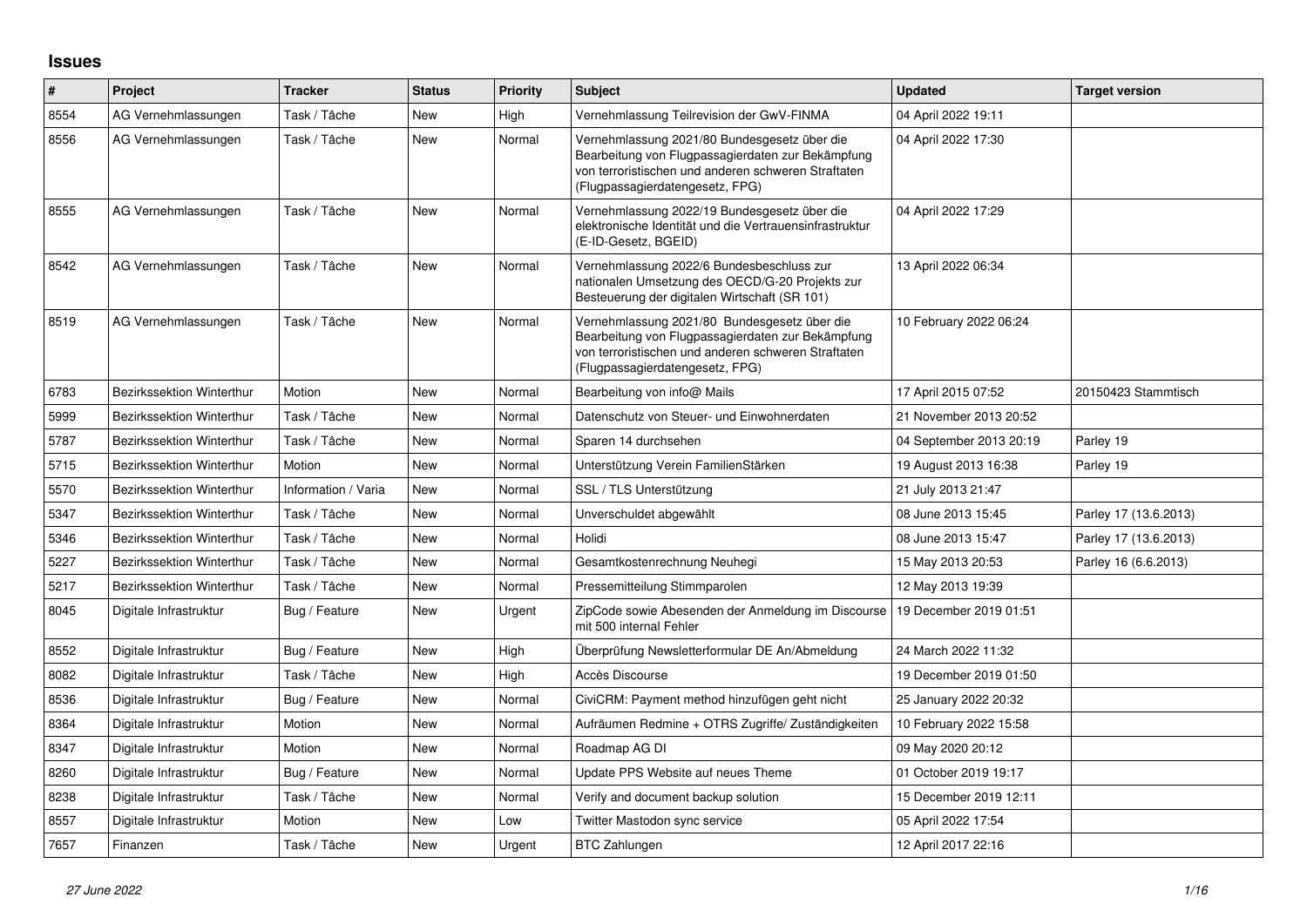| $\vert$ # | Project                    | <b>Tracker</b>      | <b>Status</b> | <b>Priority</b> | <b>Subject</b>                                                                                                                              | <b>Updated</b>         | <b>Target version</b> |
|-----------|----------------------------|---------------------|---------------|-----------------|---------------------------------------------------------------------------------------------------------------------------------------------|------------------------|-----------------------|
| 8358      | Finanzen                   | Bug / Feature       | New           | Normal          | Berechnung Rechnungsbeträge überprüfen (PPAG)                                                                                               | 15 November 2019 21:25 |                       |
| 8248      | Finanzen                   | Task / Tâche        | <b>New</b>    | Normal          | Budget 2020                                                                                                                                 | 19 August 2019 18:25   |                       |
| 8001      | Finanzen                   | Task / Tâche        | New           | Normal          | Fehlende Finanzdaten / Jahre auf der Homepage mit<br>entsprechenden Forumalren ergänzen                                                     | 01 December 2018 17:35 |                       |
| 8000      | Finanzen                   | Task / Tâche        | <b>New</b>    | Normal          | Mitgliederbeiträge der Sektionen                                                                                                            | 01 December 2018 16:34 |                       |
| 7986      | Grafik und Design          | Task / Tâche        | <b>New</b>    | Normal          | Datenv von Grafik/Design auf einer Instanz der PPS<br>hosten                                                                                | 22 January 2019 12:54  |                       |
| 7975      | <b>Pirate Party Policy</b> | Task / Tâche        | New           | Normal          | Änderung des Betäubungsmittelgesetzes und<br>Verordnung über Pilotversuche nach dem<br>Betäubungsmittelgesetz (Pilotversuche mit Cannabis)  | 04 March 2019 14:49    |                       |
| 6380      | <b>Pirate Party Policy</b> | Information / Varia | <b>New</b>    | Normal          | PAD - Consulation LSI - Vernaemlassung ISG                                                                                                  | 22 April 2014 12:13    |                       |
| 6379      | <b>Pirate Party Policy</b> | Information / Varia | <b>New</b>    | Normal          | Refenz material - Documentation de reference - Reading   22 April 2014 12:11<br>Material                                                    |                        |                       |
| 6378      | Pirate Party Policy        | Task / Tâche        | <b>New</b>    | Normal          | Vernehmlassung: Informationssicherheitsgesetz                                                                                               | 22 April 2014 12:11    |                       |
| 6255      | Pirate Party Policy        | Task / Tâche        | <b>New</b>    | Normal          | Positionspapier Rechtsstaat updaten                                                                                                         | 21 November 2015 16:11 |                       |
| 6254      | <b>Pirate Party Policy</b> | Task / Tâche        | <b>New</b>    | Normal          | Positionspapier Suchtpolitik updaten                                                                                                        | 21 November 2015 16:12 |                       |
| 6248      | <b>Pirate Party Policy</b> | Task / Tâche        | <b>New</b>    | Normal          | Communication - press release - communication interne<br>> via pages de sections, twitter & facebook                                        | 05 March 2014 15:16    |                       |
| 6247      | <b>Pirate Party Policy</b> | Task / Tâche        | <b>New</b>    | Normal          | Rédaction du rapport et de la lettre d'accompagnement                                                                                       | 05 March 2014 15:15    |                       |
| 6246      | <b>Pirate Party Policy</b> | Task / Tâche        | <b>New</b>    | Normal          | Development of the PPS report on the consultation                                                                                           | 05 March 2014 15:13    |                       |
| 6245      | <b>Pirate Party Policy</b> | Information / Varia | <b>New</b>    | Normal          | Reading material review                                                                                                                     | 05 March 2014 15:05    |                       |
| 6243      | <b>Pirate Party Policy</b> | Task / Tâche        | <b>New</b>    | Normal          | Communication - press release - communication interne<br>-> via pages de sections, twitter & facebook                                       | 05 March 2014 14:55    |                       |
| 6242      | <b>Pirate Party Policy</b> | Task / Tâche        | <b>New</b>    | Normal          | Rédaction du rapport et de la lettre d'accompagnement                                                                                       | 05 March 2014 14:57    |                       |
| 6241      | <b>Pirate Party Policy</b> | Task / Tâche        | <b>New</b>    | Normal          | Development of the PPS report on the consultation                                                                                           | 05 March 2014 14:44    |                       |
| 6240      | <b>Pirate Party Policy</b> | Information / Varia | <b>New</b>    | Normal          | Reading material review                                                                                                                     | 05 March 2014 14:41    |                       |
| 6239      | <b>Pirate Party Policy</b> | Information / Varia | <b>New</b>    | Normal          | Consultation - Modification du code civil (CC; Droit de<br>1'adoption) / Vernehmlassung - Änderung des<br>Zivilgesetzbuches (ZGB; Adoption) | 05 March 2014 14:44    |                       |
| 6224      | <b>Pirate Party Policy</b> | Task / Tâche        | <b>New</b>    | Normal          | Publication - Diffusion aux sections                                                                                                        | 04 March 2014 15:19    |                       |
| 6223      | <b>Pirate Party Policy</b> | Task / Tâche        | <b>New</b>    | Normal          | traduction                                                                                                                                  | 04 March 2014 15:19    |                       |
| 6219      | <b>Pirate Party Policy</b> | Task / Tâche        | <b>New</b>    | Normal          | Position guideline development planning                                                                                                     | 04 March 2014 14:49    |                       |
| 6218      | <b>Pirate Party Policy</b> | Task / Tâche        | <b>New</b>    | Normal          | Position guideline development                                                                                                              | 04 March 2014 14:49    |                       |
| 6217      | <b>Pirate Party Policy</b> | Task / Tâche        | <b>New</b>    | Normal          | XML Formatting for bootstrap integration                                                                                                    | 04 March 2014 14:38    |                       |
| 6216      | <b>Pirate Party Policy</b> | Task / Tâche        | New           | Normal          | Translation of all missing elements of the PPS program<br>draft                                                                             | 04 March 2014 14:39    |                       |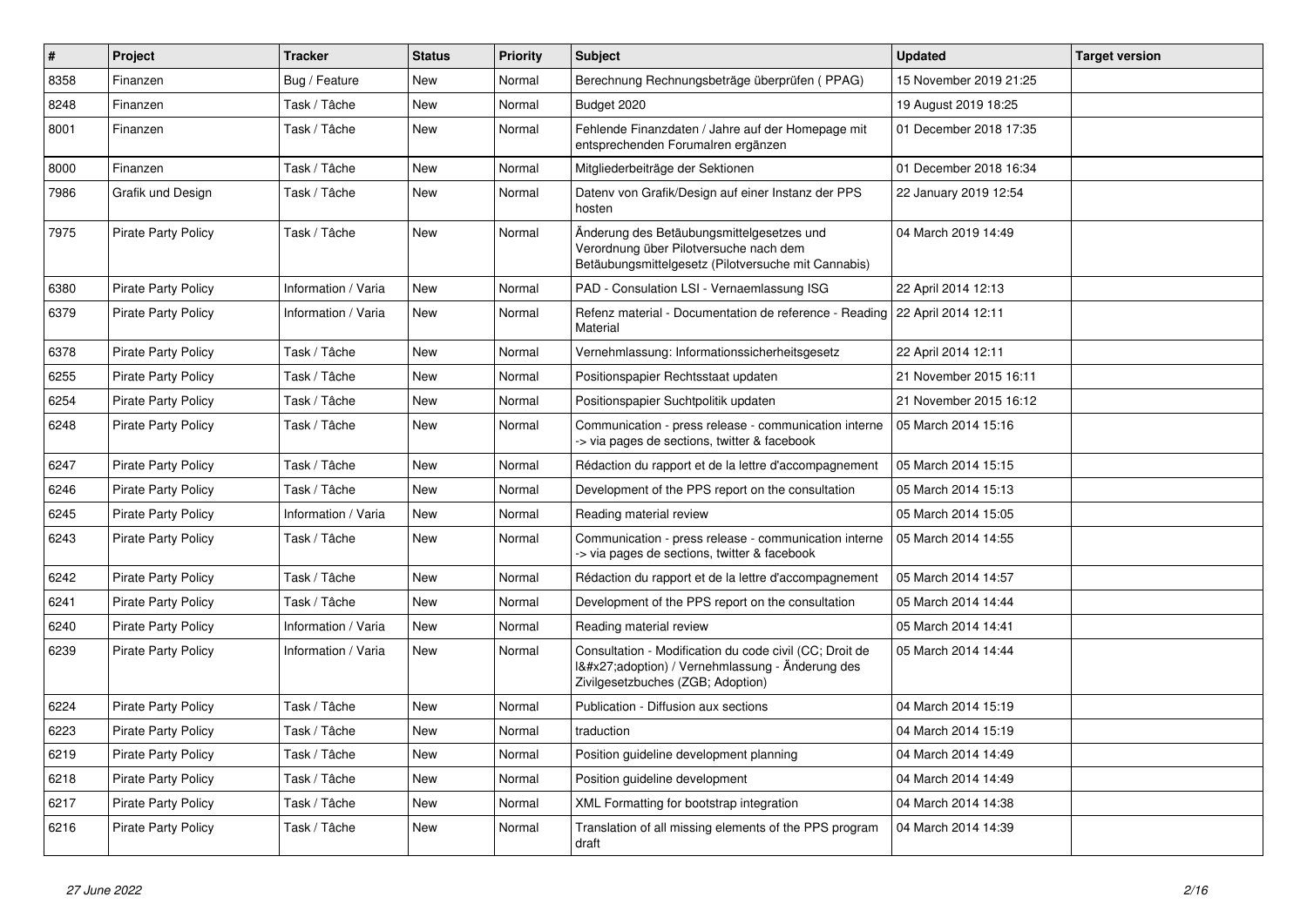| $\vert$ # | <b>Project</b>                    | <b>Tracker</b>      | <b>Status</b> | <b>Priority</b> | Subject                                                                                                                                                    | <b>Updated</b>          | <b>Target version</b>     |
|-----------|-----------------------------------|---------------------|---------------|-----------------|------------------------------------------------------------------------------------------------------------------------------------------------------------|-------------------------|---------------------------|
| 6215      | <b>Pirate Party Policy</b>        | Task / Tâche        | <b>New</b>    | Normal          | Development of the "Economy" section                                                                                                                       | 04 March 2014 14:36     |                           |
| 6214      | <b>Pirate Party Policy</b>        | Task / Tâche        | <b>New</b>    | Normal          | Development of the "Patrimoine Commun" section of<br>PPS Program                                                                                           | 04 March 2014 14:33     |                           |
| 6213      | <b>Pirate Party Policy</b>        | Task / Tâche        | <b>New</b>    | Normal          | Development of the "Environment" section                                                                                                                   | 04 March 2014 14:28     |                           |
| 6212      | <b>Pirate Party Policy</b>        | Task / Tâche        | <b>New</b>    | Normal          | Development of the "Security" section                                                                                                                      | 04 March 2014 14:33     |                           |
| 6211      | <b>Pirate Party Policy</b>        | Task / Tâche        | New           | Normal          | Development of the "Etat de droit" section                                                                                                                 | 04 March 2014 14:34     |                           |
| 6210      | <b>Pirate Party Policy</b>        | Task / Tâche        | <b>New</b>    | Normal          | Development of the Area verbiage                                                                                                                           | 04 March 2014 14:34     |                           |
| 6209      | <b>Pirate Party Policy</b>        | Task / Tâche        | New           | Normal          | PPS Program development                                                                                                                                    | 04 March 2014 14:17     |                           |
| 6207      | <b>Pirate Party Policy</b>        | Information / Varia | <b>New</b>    | Normal          | Reading material review                                                                                                                                    | 04 March 2014 13:53     |                           |
| 6205      | Pirate Party Policy               | Task / Tâche        | <b>New</b>    | Normal          | Development of the PPS report on the consultation                                                                                                          | 04 March 2014 13:32     |                           |
| 6202      | <b>Pirate Party Policy</b>        | Information / Varia | <b>New</b>    | Normal          | Reading material review                                                                                                                                    | 04 March 2014 13:21     |                           |
| 6201      | <b>Pirate Party Policy</b>        | Task / Tâche        | New           | Normal          | Consultation - Modification du Code des obligations<br>(Droit des raisons de commerce) / Vernehmlassung -<br>Änderung des Obligationenrechts (Firmenrecht) | 04 March 2014 13:21     |                           |
| 5634      | Pirate Party Policy               | Motion              | <b>New</b>    | Normal          | Weiterentwicklung Rechtsstaatpapier                                                                                                                        | 31 July 2013 17:10      |                           |
| 5339      | <b>Pirate Party Policy</b>        | Information / Varia | New           | Normal          | Compilation des prises de position                                                                                                                         | 06 June 2013 17:16      |                           |
| 5068      | <b>Pirate Party Policy</b>        | Task / Tâche        | <b>New</b>    | Normal          | Fehlende Position zu Whistleblowing                                                                                                                        | 21 November 2015 16:13  |                           |
| 4942      | <b>Pirate Party Policy</b>        | Information / Varia | <b>New</b>    | Normal          | Provide an outline, and approach for the development of<br>the position paper                                                                              | 30 September 2013 19:23 |                           |
| 8471      | Press and Public Relations        | Information / Varia | <b>New</b>    | Normal          | Wiki Updates                                                                                                                                               | 28 March 2021 00:34     |                           |
| 7998      | <b>Press and Public Relations</b> | Task / Tâche        | <b>New</b>    | Normal          | Presseverteiler im PressCRM aktualisieren sowie<br>ergänzen                                                                                                | 01 December 2018 13:05  |                           |
| 7365      | Section Genève                    | Motion              | <b>New</b>    | Normal          | Prise de position pour les votations cantonales du 25<br>septembre 2016                                                                                    | 27 June 2016 10:01      |                           |
| 7364      | Section Genève                    | Motion              | <b>New</b>    | Normal          | Prise de position pour les votations fédérales du 25<br>septembre 2016                                                                                     | 27 June 2016 10:00      |                           |
| 6729      | Section Genève                    | Information / Varia | New           | Normal          | Préparation référendum LRens/LSCPT                                                                                                                         | 25 March 2015 15:52     | Prochain Comité           |
| 6675      | Section Genève                    | Information / Varia | <b>New</b>    | Normal          | éVote : Demande de borne au sein des locaux de vote                                                                                                        | 09 April 2015 20:10     | Prochain Comité           |
| 5883      | Section Genève                    | Information / Varia | <b>New</b>    | Normal          | Poste à pourvoir au comité : Comptable                                                                                                                     | 10 October 2013 17:43   | Prochaine AG              |
| 7774      | <b>Section Vaud</b>               | News / Information  | New           | Urgent          | Pastafariade 2017                                                                                                                                          | 08 February 2018 17:16  | Réunion comité 07.12.2017 |
| 7749      | Section Vaud                      | News / Information  | New           | Urgent          | Requête pour l'organisation d'une Assemblée Générale<br>extraordinaire                                                                                     | 08 February 2018 17:18  |                           |
| 8254      | Section Vaud                      | Task / Tâche        | New           | High            | Affichage sur les communes EF19                                                                                                                            | 21 August 2019 14:51    | Réunion comité 2019-08-22 |
| 8237      | Section Vaud                      | Task / Tâche        | New           | High            | La campagne électorale du PPVD sur les réseaux<br>sociaux privés et libres                                                                                 | 12 September 2019 15:03 | Réunion comité 2019-09-05 |
| 8220      | Section Vaud                      | Task / Tâche        | New           | High            | Recherche d'un petit cadeau de remerciement                                                                                                                | 20 August 2019 14:57    | Réunion comité 2019-09-05 |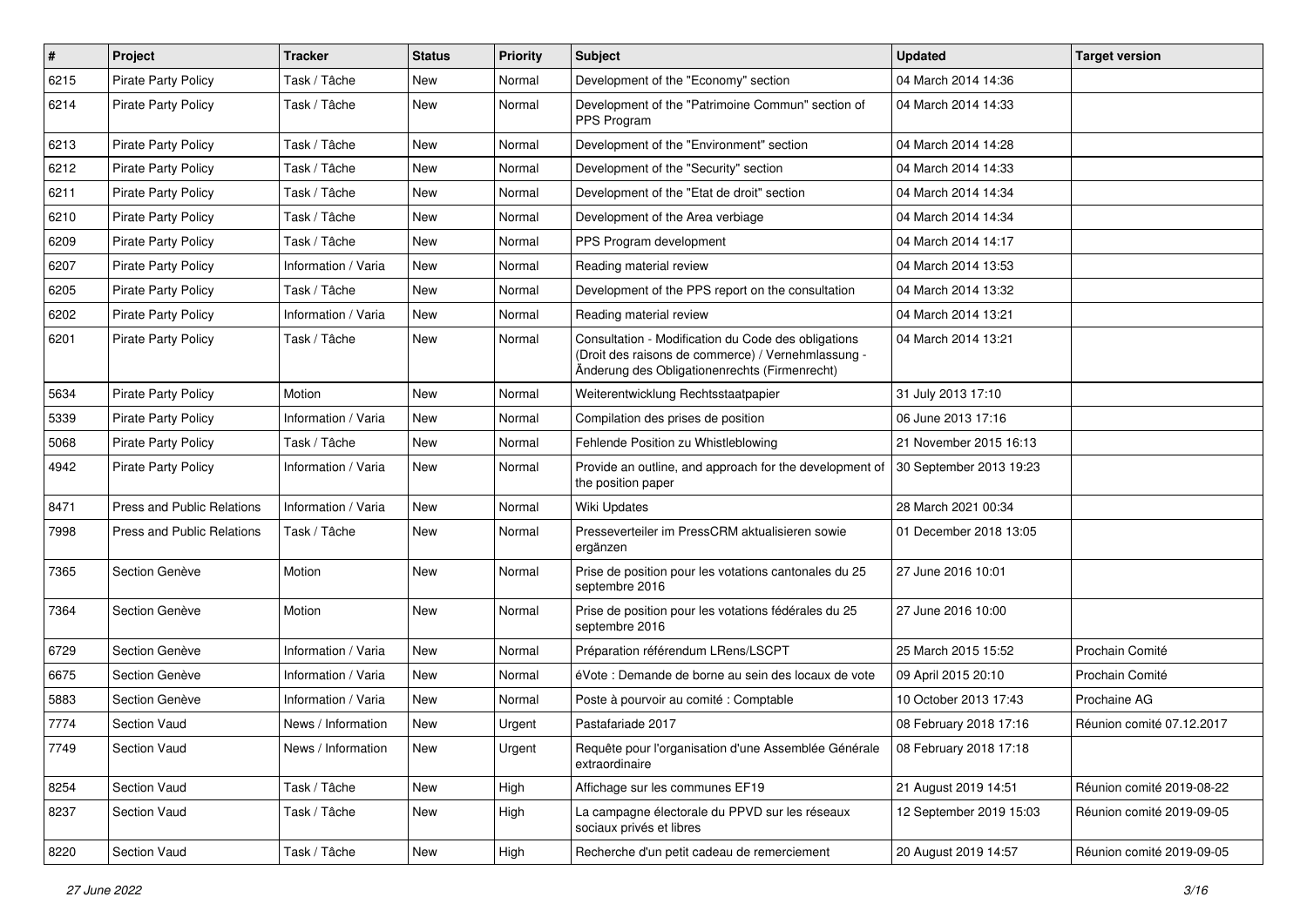| #    | Project             | <b>Tracker</b>       | <b>Status</b> | <b>Priority</b> | Subject                                                                                                                              | <b>Updated</b>          | <b>Target version</b>     |
|------|---------------------|----------------------|---------------|-----------------|--------------------------------------------------------------------------------------------------------------------------------------|-------------------------|---------------------------|
| 8219 | Section Vaud        | Task / Tâche         | <b>New</b>    | High            | Rédaction de la lettre                                                                                                               | 20 August 2019 14:56    | Réunion comité 2019-08-22 |
| 8218 | <b>Section Vaud</b> | Task / Tâche         | New           | High            | Lettre de remerciement à M. Burgerer pour son don                                                                                    | 20 August 2019 14:56    | Réunion comité 2019-09-05 |
| 7923 | <b>Section Vaud</b> | Beschluss / Décision | New           | High            | Objet de votation 13.09.2018: Pour la souveraineté<br>alimentaire. L'agriculture nous concerne toutes et tous.                       | 28 November 2018 22:39  |                           |
| 7922 | Section Vaud        | Beschluss / Décision | <b>New</b>    | High            | Objet de votation 13.09.2018: Pour des denrées<br>alimentaires saines et produites dans des conditions<br>équitables et écologiques. | 04 July 2018 11:28      |                           |
| 7921 | Section Vaud        | Beschluss / Décision | <b>New</b>    | High            | Votation 13.09.2018: Pour la promotion des voies<br>cyclables et des chemins et sentiers pédestres.                                  | 04 July 2018 11:30      |                           |
| 7490 | Section Vaud        | News / Information   | <b>New</b>    | High            | <b>TEST</b>                                                                                                                          | 22 September 2016 21:22 |                           |
| 8327 | Section Vaud        | Task / Tâche         | New           | Normal          | Transmission de matériel de notre parti pour les<br>élections fédérales à la BNS                                                     | 26 September 2019 19:27 | Réunion comité 2019-10-31 |
| 8315 | Section Vaud        | Information / Varia  | New           | Normal          | Formation sur le fonctionnement parlementaire                                                                                        | 12 September 2019 15:39 | Réunion comité 2019-09-19 |
| 8314 | Section Vaud        | Information / Varia  | New           | Normal          | Initiative cantonale demandant la protection de l'intégrité<br>personnelle numérique                                                 | 12 September 2019 15:14 | Réunion comité 2019-09-19 |
| 8253 | <b>Section Vaud</b> | Task / Tâche         | <b>New</b>    | Normal          | Plate-forme EF19 vidéo de la rts                                                                                                     | 21 August 2019 14:43    | Réunion comité 2019-08-22 |
| 8252 | Section Vaud        | Task / Tâche         | New           | Normal          | Création d'un compte LinkedIn pour le PPVD                                                                                           | 21 August 2019 14:47    | Réunion comité 2019-08-22 |
| 8186 | Section Vaud        | Beschluss / Décision | <b>New</b>    | Normal          | Partenariat ciblé avec Opération Libero                                                                                              | 27 June 2019 19:58      | Réunion comité 2019-07-11 |
| 8160 | Section Vaud        | Task / Tâche         | New           | Normal          | Région de Nyon et Twitter                                                                                                            | 13 June 2019 17:05      | Réunion comité 2019-06-13 |
| 8095 | Section Vaud        | Information / Varia  | <b>New</b>    | Normal          | Demande d'aide pour une récolte de fonds nationale                                                                                   | 28 May 2019 06:12       |                           |
| 8087 | <b>Section Vaud</b> | News / Information   | New           | Normal          | Stratégie nationale de protection de la Suisse contre les<br>cyberrisques (SNPC)                                                     | 13 June 2019 15:48      | Réunion comité 2019-06-27 |
| 8083 | Section Vaud        | News / Information   | New           | Normal          | Les solutions apportées aux citoyens sur la<br>cybersécurité                                                                         | 08 May 2019 15:08       | Réunion comité 2019-05-16 |
| 7989 | Section Vaud        | News / Information   | New           | Normal          | LCAPAM - partenaires potentiel?                                                                                                      | 08 September 2019 06:43 | Réunion comité 2019-09-19 |
| 7981 | <b>Section Vaud</b> | News / Information   | <b>New</b>    | Normal          | Itopie                                                                                                                               | 01 November 2018 20:45  |                           |
| 7978 | <b>Section Vaud</b> | News / Information   | New           | Normal          | Réunions, débats et infos: corriger les informations et<br>mise au point de la situation technique et pratique<br>actuelle           | 26 October 2018 21:04   | Séance de comité 18-44    |
| 7908 | Section Vaud        | Beschluss / Décision | New           | Normal          | Qui est Parti Pirate Romandie et comment le construire                                                                               | 14 June 2018 15:07      |                           |
| 7907 | Section Vaud        | News / Information   | New           | Normal          | Organisation et planification de la 3ème AGE 2018                                                                                    | 14 June 2018 14:56      |                           |
| 7906 | <b>Section Vaud</b> | Task / Tâche         | New           | Normal          | Organisation et planification de la 2ème AGE 2018                                                                                    | 14 June 2018 14:55      | Réunion comité 14.06.2018 |
| 7896 | Section Vaud        | News / Information   | New           | Normal          | Quelle réponse à Michel Parchet concernant son email<br>sur la vente des données des clients Migros                                  | 14 June 2018 14:25      | Réunion comité 14.06.2018 |
| 7863 | Section Vaud        | Task / Tâche         | New           | Normal          | Compte Twitter PPVD                                                                                                                  | 14 April 2018 09:24     | Réunion comité 19.04.2018 |
| 7862 | Section Vaud        | Task / Tâche         | New           | Normal          | Mise à jour de la page wiki des PV                                                                                                   | 14 April 2018 09:21     | Réunion comité 19.04.2018 |
| 7829 | Section Vaud        | Information / Varia  | New           | Normal          | Revoir la nomenclature des "versions cibles"                                                                                         | 19 March 2018 16:11     | Réunion comité 22.03.2018 |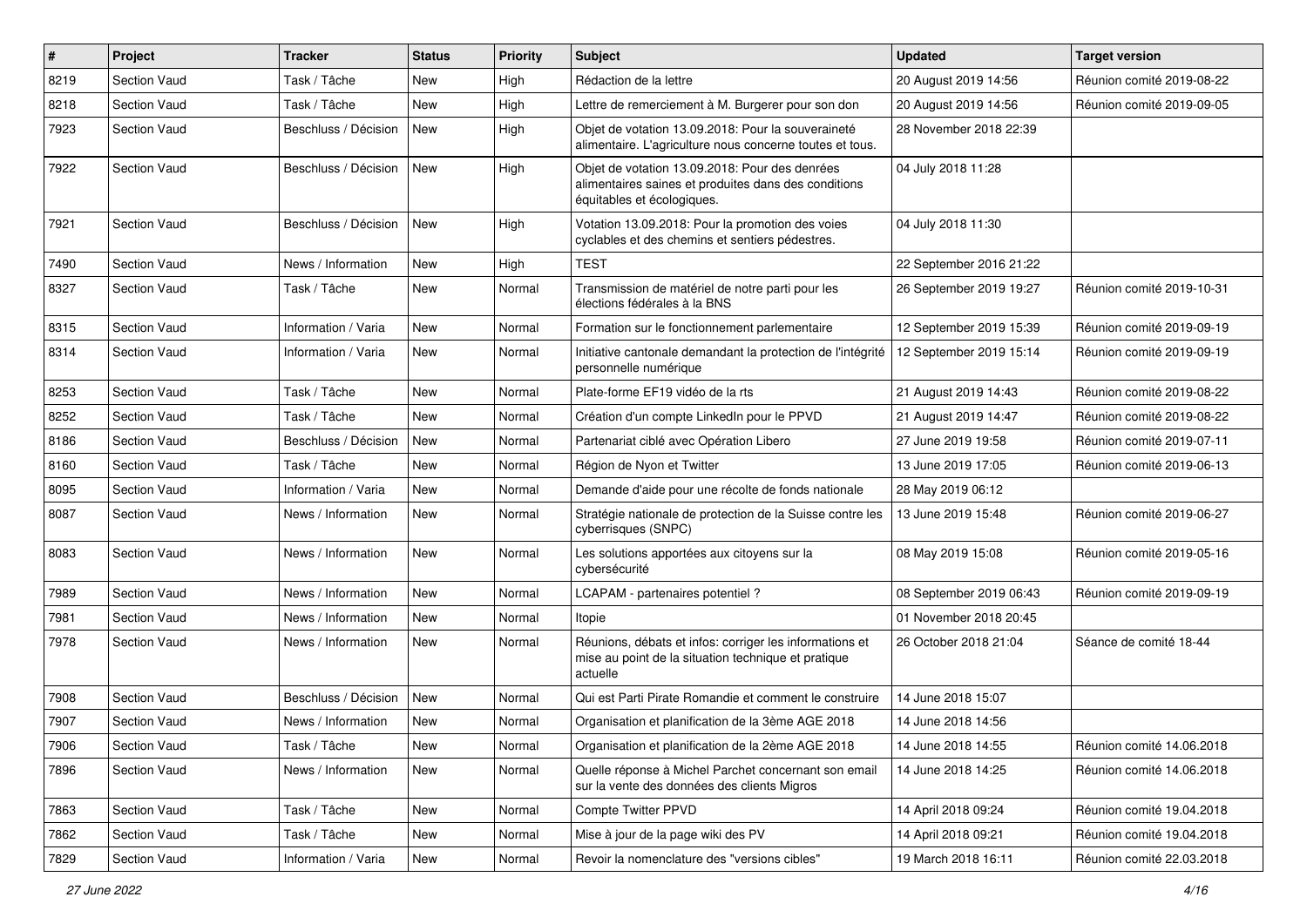| $\vert$ # | Project             | <b>Tracker</b>       | <b>Status</b> | <b>Priority</b> | <b>Subject</b>                                                                           | <b>Updated</b>          | <b>Target version</b>                   |
|-----------|---------------------|----------------------|---------------|-----------------|------------------------------------------------------------------------------------------|-------------------------|-----------------------------------------|
| 7828      | <b>Section Vaud</b> | Task / Tâche         | <b>New</b>    | Normal          | Communication sur le 14 avril                                                            | 05 April 2018 16:42     | Réunion comité 05.04.2018               |
| 7825      | Section Vaud        | News / Information   | <b>New</b>    | Normal          | Liste de contact                                                                         | 17 March 2018 19:49     | Réunion comité 22.03.2018               |
| 7801      | Section Vaud        | Task / Tâche         | New           | Normal          | Election de vérificateurs de comptes                                                     | 08 February 2018 18:58  |                                         |
| 7779      | Section Vaud        | News / Information   | New           | Normal          | se réorganiser pour être plus efficace !                                                 | 08 February 2018 17:50  | Réunion comité 08.02.2018               |
| 7764      | Section Vaud        | News / Information   | <b>New</b>    | Normal          | Renvoi de Thomas Moret                                                                   | 06 December 2017 02:16  | Réunion de comité - 08<br>novembre 2017 |
| 7763      | Section Vaud        | News / Information   | <b>New</b>    | Normal          | Mise à jour des dates de réunion du comité                                               | 06 November 2017 22:39  | Réunion de comité - 08<br>novembre 2017 |
| 7600      | <b>Section Vaud</b> | News / Information   | <b>New</b>    | Normal          | 10 T-shirts noirs                                                                        | 15 December 2016 15:00  | Réunion du comité - 15<br>décembre 2016 |
| 7597      | Section Vaud        | News / Information   | New           | Normal          | Commande de carte visite                                                                 | 10 December 2016 16:08  | Réunion du comité - 15<br>décembre 2016 |
| 7595      | <b>Section Vaud</b> | News / Information   | New           | Normal          | E-voting/Clusis - création d'une documentation<br>pédagogique                            | 10 December 2016 14:00  | Réunion du comité - 15<br>décembre 2016 |
| 7554      | Section Vaud        | News / Information   | <b>New</b>    | Normal          | Introduction à OTRS                                                                      | 22 November 2016 09:47  |                                         |
| 7529      | Section Vaud        | Information / Varia  | <b>New</b>    | Normal          | Pourquoi DMSF réduit toutes les images.                                                  | 05 November 2016 00:11  |                                         |
| 7522      | Section Vaud        | Task / Tâche         | <b>New</b>    | Normal          | Les modalités éléctorales 2017                                                           | 22 October 2016 13:43   | Réunion de Comité - 20.10.2016          |
| 7521      | Section Vaud        | Task / Tâche         | <b>New</b>    | Normal          | Création d'une newsletter et appel à la candidature<br>Election cantonale                | 22 October 2016 13:37   | Réunion de Comité - 20.10.2016          |
| 7518      | Section Vaud        | News / Information   | New           | Normal          | Correction des montants de cotisations sur le site web                                   | 22 October 2016 15:57   | Réunion de Comité - 20.10.2016          |
| 7505      | Section Vaud        | Task / Tâche         | New           | Normal          | Recherche de la salle pour le 8 décembre                                                 | 06 October 2016 22:17   | Réunion de Comité - 20.10.2016          |
| 7500      | <b>Section Vaud</b> | Task / Tâche         | New           | Normal          | Création d'un programme de communication vaudois                                         | 04 October 2016 17:54   | Réunion de Comité - 6.10.2016           |
| 7499      | Section Vaud        | Task / Tâche         | New           | Normal          | Mise à jour logiciel du site web                                                         | 04 October 2016 17:50   | Réunion de Comité - 6.10.2016           |
| 7498      | <b>Section Vaud</b> | Task / Tâche         | <b>New</b>    | Normal          | Mise au propre du programme vaudois                                                      | 04 October 2016 17:45   | Réunion de Comité - 6.10.2016           |
| 7497      | <b>Section Vaud</b> | Task / Tâche         | <b>New</b>    | Normal          | Mise à jour du calendrier du site web                                                    | 04 October 2016 17:42   | Réunion de Comité - 6.10.2016           |
| 7491      | <b>Section Vaud</b> | Task / Tâche         | <b>New</b>    | Normal          | Comité de campagne élections cantonales 2017                                             | 22 September 2016 21:53 | Réunion de Comité - 6.10.2016           |
| 7465      | <b>Section Vaud</b> | Task / Tâche         | <b>New</b>    | Normal          | Newsletter septembre                                                                     | 25 August 2016 08:00    |                                         |
| 7381      | <b>Section Vaud</b> | Task / Tâche         | <b>New</b>    | Normal          | Mise en place d'un outil de sondage                                                      | 09 July 2016 09:42      | Réunion de comité - 14 juillet<br>2016  |
| 7363      | Section Vaud        | Task / Tâche         | <b>New</b>    | Normal          | Modifications des statuts pour la banque                                                 | 25 June 2016 16:55      | Réunion du comité - 2 juillet<br>2016   |
| 7199      | Section Vaud        | Task / Tâche         | New           | Normal          | Mise en place de la pétition evoting                                                     | 11 March 2016 16:46     |                                         |
| 7196      | <b>Section Vaud</b> | Beschluss / Décision | New           | Normal          | Convocation d'une assemblée générale extraordinnaire                                     | 11 March 2016 14:04     | Réunion de comité - 28 avril<br>2016    |
| 8084      | Section Vaud        | News / Information   | New           | Low             | [VD] La mise en œuvre de la nouvelle gouvernance<br>documentaire des archives cantonales | 13 June 2019 15:49      |                                         |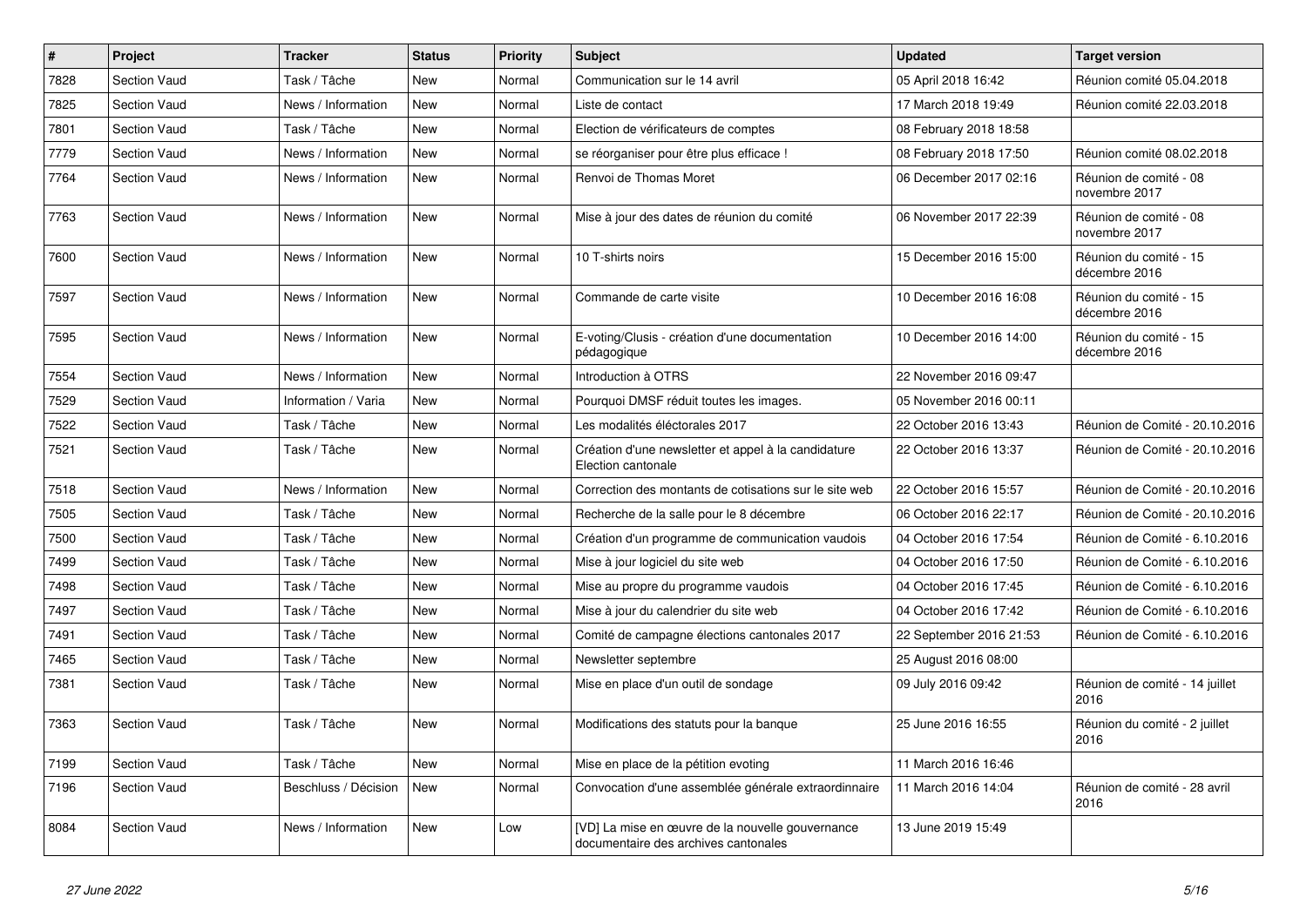| $\#$ | Project                                   | <b>Tracker</b>       | <b>Status</b> | <b>Priority</b> | <b>Subject</b>                                                                                    | <b>Updated</b>         | <b>Target version</b>                                         |
|------|-------------------------------------------|----------------------|---------------|-----------------|---------------------------------------------------------------------------------------------------|------------------------|---------------------------------------------------------------|
| 8421 | Sektion beider Basel                      | Task / Tâche         | <b>New</b>    | Normal          | Aktuelle Vernehmlassungen                                                                         | 02 October 2020 00:09  |                                                               |
| 7001 | Sektion beider Basel                      | Task / Tâche         | <b>New</b>    | Normal          | Online Infos/Struktur aktualisieren und überarbeiten                                              | 28 November 2015 10:44 |                                                               |
| 5373 | Sektion beider Basel                      | Task / Tâche         | New           | Normal          | Prozess für Spender erstellen/festhalten                                                          | 12 February 2015 19:15 |                                                               |
| 5035 | Sektion beider Basel                      | Information / Varia  | <b>New</b>    | Normal          | Kontakte Journalisten                                                                             | 09 July 2016 09:33     |                                                               |
| 5104 | Sektion beider Basel                      | Task / Tâche         | <b>New</b>    | Low             | Automatisierte Verfolgung der Tätigkeiten des Grossrats<br><b>Basel-Stadt</b>                     | 23 April 2015 18:59    |                                                               |
| 8461 | <b>Sektion Bern</b>                       | Beschluss / Décision | <b>New</b>    | Urgent          | Mitfinanzierung der Abstimmungskampagne gegen das<br>E-ID Gesetz                                  | 16 February 2021 15:17 |                                                               |
| 6438 | <b>Sektion Bern</b>                       | Task / Tâche         | New           | High            | Probleme bei elektronischer Zählung der Stimmzettel in<br>der Stadt Bern                          | 28 May 2014 10:18      |                                                               |
| 6389 | Sektion Bern                              | Task / Tâche         | <b>New</b>    | High            | Datenschutz Problem BE Gemeinden                                                                  | 28 April 2014 22:11    |                                                               |
| 6456 | Sektion St. Gallen und beide<br>Appenzell | Todo / A Faire       | <b>New</b>    | Normal          | Bitcoin für Sektionsspenden                                                                       | 10 June 2014 19:55     |                                                               |
| 6455 | Sektion St. Gallen und beide<br>Appenzell | Motion               | <b>New</b>    | Normal          | Strategie: Stadt zuerst stärken?                                                                  | 30 July 2014 15:29     | Vorstand 2014-07-30                                           |
| 6454 | Sektion St. Gallen und beide<br>Appenzell | Todo / A Faire       | <b>New</b>    | Normal          | Überwacht die Überwacher                                                                          | 30 July 2014 15:31     | Vorstand 2014-07-30                                           |
| 6413 | Sektion St. Gallen und beide<br>Appenzell | Todo / A Faire       | <b>New</b>    | Normal          | Adhocracy testen und ggf. implementieren                                                          | 30 July 2014 15:30     | Vorstand next                                                 |
| 6412 | Sektion St. Gallen und beide<br>Appenzell | Todo / A Faire       | New           | Normal          | Mumblerechte                                                                                      | 10 June 2014 18:53     | Vorstand next                                                 |
| 6411 | Sektion St. Gallen und beide<br>Appenzell | Todo / A Faire       | New           | Normal          | Postadresse zu mir                                                                                | 30 July 2014 15:32     | Vorstand 2014-07-30                                           |
| 6410 | Sektion St. Gallen und beide<br>Appenzell | Todo / A Faire       | New           | Normal          | Mailinglisten                                                                                     | 10 June 2014 19:28     | Vorstand 2014-06-101                                          |
| 6408 | Sektion St. Gallen und beide<br>Appenzell | Todo / A Faire       | <b>New</b>    | Normal          | Flaschenpost ausserordentliche PV                                                                 | 30 July 2014 15:34     |                                                               |
| 6351 | Sektion St. Gallen und beide<br>Appenzell | Todo / A Faire       | <b>New</b>    | Normal          | Widerspruch Cablecom                                                                              | 05 April 2014 18:37    |                                                               |
| 6324 | Sektion St. Gallen und beide<br>Appenzell | Todo / A Faire       | New           | Normal          | Steuererklärung 2013                                                                              | 30 July 2014 15:35     | Vorstand 2014-07-30                                           |
| 7739 | Sektion Wallis / section<br>valaisan      | Task / Tâche         | <b>New</b>    | Normal          | GV2017                                                                                            | 20 August 2017 09:00   | GV2017                                                        |
| 6517 | Sektion Wallis / section<br>valaisan      | Motion               | New           | Normal          | Cours de sensibilisation et de protections des données<br>informatiques aux élus du Grand Conseil | 20 August 2017 08:48   | Existierende/Funktionierende<br>Datenschutz- und GIDA Behörde |
| 6487 | Sektion Wallis / section<br>valaisan      | Task / Tâche         | New           | Normal          | Sektionsdateien Lagerung                                                                          | 20 August 2017 08:55   | GV2017                                                        |
| 6120 | Sektion Wallis / section<br>valaisan      | Task / Tâche         | New           | Normal          | Website Optimierung                                                                               | 20 August 2017 08:32   | GV2017                                                        |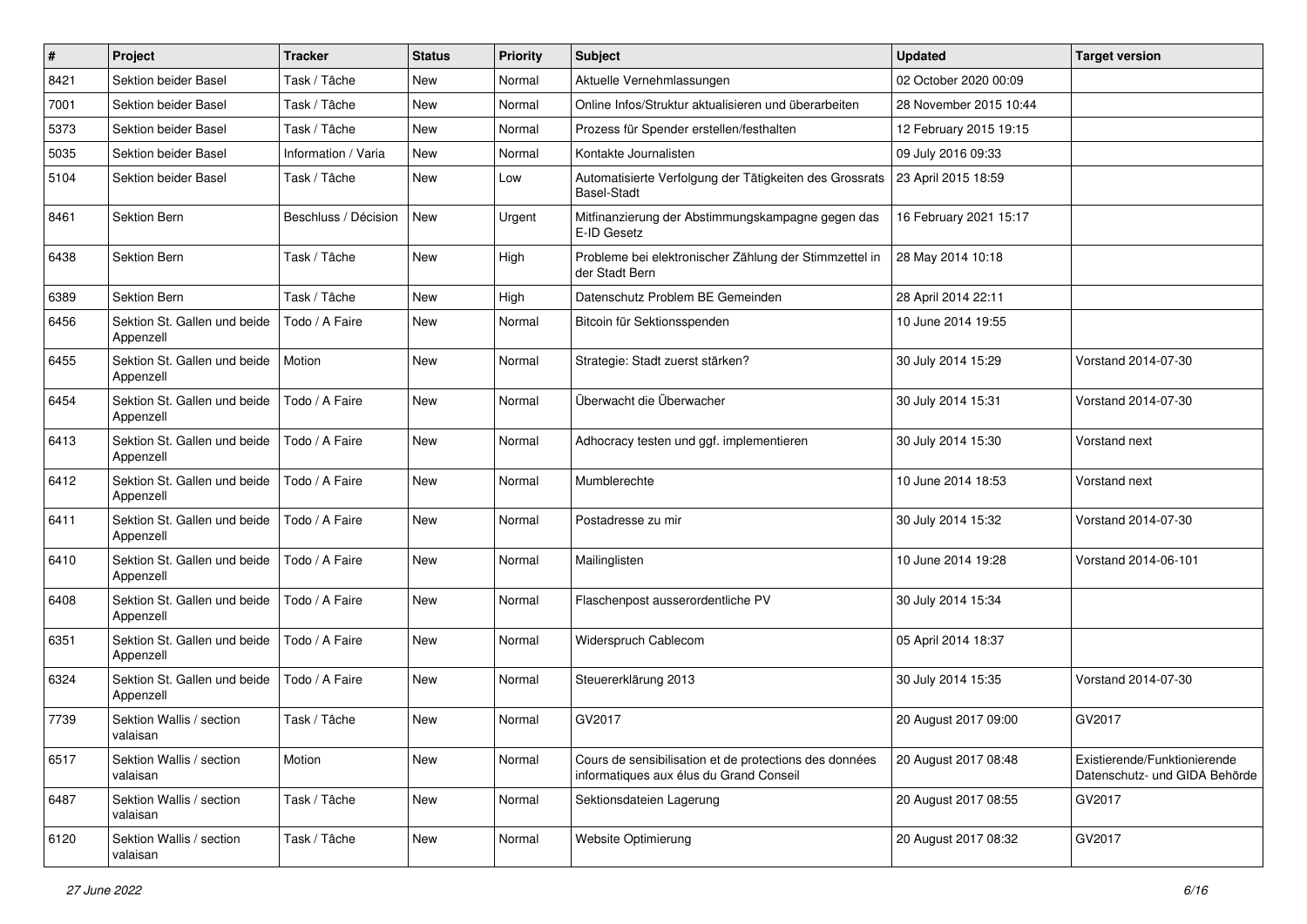| $\pmb{\#}$ | Project                              | <b>Tracker</b>      | <b>Status</b> | <b>Priority</b> | <b>Subject</b>                                                    | <b>Updated</b>          | <b>Target version</b>       |
|------------|--------------------------------------|---------------------|---------------|-----------------|-------------------------------------------------------------------|-------------------------|-----------------------------|
| 5512       | Sektion Wallis / section<br>valaisan | Motion              | New           | Normal          | CryptoParty                                                       | 06 April 2014 23:43     | 20140414 Mumblemeeting      |
| 8060       | Sektion Zürich                       | Task / Tâche        | New           | High            | Mitglieder und andere potenzielle Kandidaten<br>durchtelefonieren | 03 April 2019 15:17     | Vorstandsitzung 2019-1      |
| 8086       | Sektion Zürich                       | Information / Varia | New           | Normal          | Werbemittel Nationalratswahlen                                    | 16 May 2019 15:12       |                             |
| 8079       | Sektion Zürich                       | Task / Tâche        | New           | Normal          | Fotograf buchen                                                   | 04 May 2019 19:52       |                             |
| 8078       | Sektion Zürich                       | Task / Tâche        | New           | Normal          | Überblick über Dorf-, Quartier-, Regionalzeitungen                | 04 May 2019 19:52       |                             |
| 8077       | Sektion Zürich                       | Task / Tâche        | New           | Normal          | Mitglieder-Postversand                                            | 03 May 2019 09:01       |                             |
| 8063       | Sektion Zürich                       | Task / Tâche        | New           | Normal          | Vorbereitungen Aufstellungsversammlung                            | 18 April 2019 17:41     | Vorstandsitzung 2019-1      |
| 8061       | Sektion Zürich                       | Task / Tâche        | <b>New</b>    | Normal          | Kontovollmachten geregelt kriegen                                 | 02 April 2019 18:15     | Vorstandsitzung 2019-1      |
| 8059       | Sektion Zürich                       | Task / Tâche        | New           | Normal          | Wahlprogramm 2019                                                 | 14 May 2019 15:33       | Vorstandsitzung 2019-1      |
| 7516       | Sektion Zürich                       | Task / Tâche        | <b>New</b>    | Normal          | Kalender abonnieren auf Website fixen                             | 02 April 2019 18:11     | Vorstandsitzung 2019-1      |
| 7321       | Sektion Zürich                       | Task / Tâche        | New           | Normal          | Auswertung Mitgliederversand                                      | 11 October 2016 17:11   |                             |
| 7304       | Sektion Zürich                       | Information / Varia | New           | Normal          | Koordinations- & Kommunikationstool für Vorstand und<br>Aktive    | 18 April 2019 11:03     | Vorstandsitzung 2019-1      |
| 6854       | Sektion Zürich                       | Task / Tâche        | New           | Normal          | Website                                                           | 07 April 2019 07:36     | Vorstandsitzung 2019-1      |
| 6850       | Sektion Zürich                       | Task / Tâche        | New           | Normal          | Fundraising                                                       | 27 August 2015 18:40    | Vorstandssitzung 2015-08-27 |
| 6778       | Sektion Zürich                       | Task / Tâche        | <b>New</b>    | Normal          | Wahlkampf-Wissen im Wiki festhalten                               | 22 April 2015 18:29     | Vorstandssitzung 2015-04-22 |
| 6773       | Sektion Zürich                       | Motion              | New           | Normal          | Konstituierung: Aufgabenverteilung im Vorstand                    | 03 April 2019 16:02     | Vorstandsitzung 2019-1      |
| 5915       | Sektion Zürich                       | Task / Tâche        | <b>New</b>    | Normal          | Positionspapier «Laizismus»                                       | 06 November 2014 18:48  |                             |
| 4730       | <b>Stadtsektion Bern</b>             | Information / Varia | New           | High            | Dukumente hochladen                                               | 03 March 2013 21:50     |                             |
| 5569       | <b>Stadtsektion Bern</b>             | Information / Varia | New           | Normal          | SSL / TLS Unterstützung                                           | 21 July 2013 21:37      |                             |
| 5702       | Stadtsektion Zürich                  | Task / Tâche        | <b>New</b>    | High            | Standaktionen koordinieren                                        | 03 October 2013 20:56   | Sitzung 03.10.2013          |
| 6015       | Stadtsektion Zürich                  | Task / Tâche        | New           | Normal          | Stellungsnahme zu Teilrevision BZO                                | 04 December 2013 11:14  |                             |
| 5914       | Stadtsektion Zürich                  | Motion              | New           | Normal          | Hilferuf von Mitglied -> Wahlkampfthema                           | 13 November 2013 21:08  |                             |
| 5869       | Stadtsektion Zürich                  | Motion              | New           | Normal          | Prov. Budget 2014                                                 | 03 October 2013 21:41   | PV2013_2                    |
| 5868       | Stadtsektion Zürich                  | Motion              | <b>New</b>    | Normal          | Mitgliederbeitrag 2014 festlegen                                  | 31 October 2013 21:33   | PV2013_2                    |
| 5867       | Stadtsektion Zürich                  | Motion              | New           | Normal          | Gemeinderatswahl Listen gestalten                                 | 03 October 2013 21:18   | PV2013_2                    |
| 5866       | Stadtsektion Zürich                  | Information / Varia | New           | Normal          | Budget 2014                                                       | 03 October 2013 21:07   | Sitzung 03.10.2013          |
| 5865       | Stadtsektion Zürich                  | Information / Varia | New           | Normal          | PV Gemeinderatswahlen anfangs November                            | 03 October 2013 20:13   | Sitzung 03.10.2013          |
| 5832       | Stadtsektion Zürich                  | Task / Tâche        | New           | Normal          | Meet the Pirates, Stammtisch Upgrade                              | 17 September 2013 10:06 |                             |
| 5831       | Stadtsektion Zürich                  | Task / Tâche        | New           | Normal          | Festlegen Vorstand Sitzungen PP Züri                              | 17 September 2013 09:51 |                             |
| 5830       | Stadtsektion Zürich                  | Task / Tâche        | New           | Normal          | PP Patente                                                        | 17 September 2013 09:51 |                             |
| 5829       | Stadtsektion Zürich                  | Task / Tâche        | New           | Normal          | Who cares?                                                        | 17 September 2013 09:50 |                             |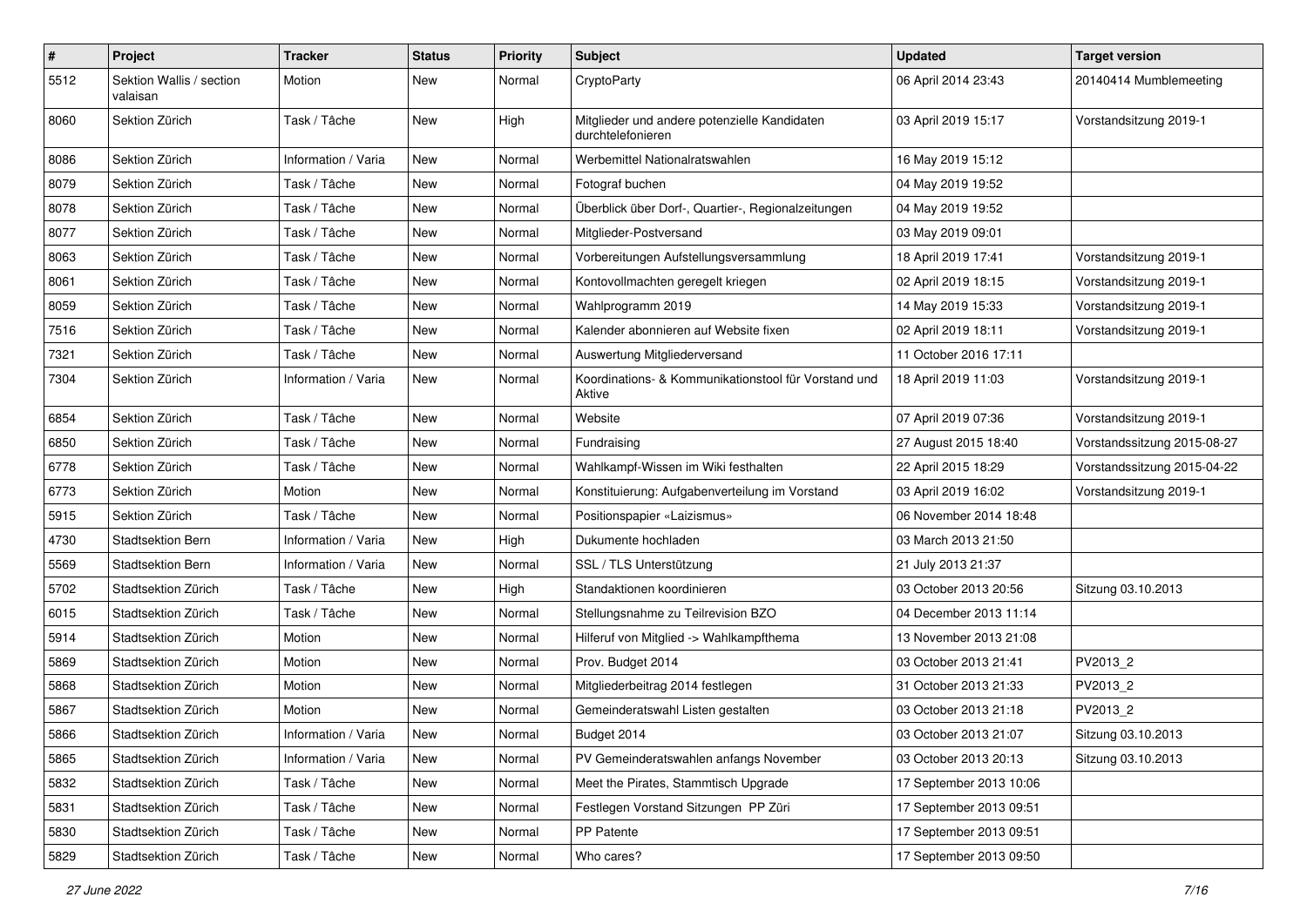| $\pmb{\#}$ | Project               | <b>Tracker</b>       | <b>Status</b> | Priority | <b>Subject</b>                                                                         | <b>Updated</b>          | <b>Target version</b>              |
|------------|-----------------------|----------------------|---------------|----------|----------------------------------------------------------------------------------------|-------------------------|------------------------------------|
| 5828       | Stadtsektion Zürich   | Information / Varia  | New           | Normal   | Winteraktivitäten                                                                      | 17 September 2013 09:49 |                                    |
| 5827       | Stadtsektion Zürich   | Information / Varia  | <b>New</b>    | Normal   | Idee Präsentation der Zürcher Piraten                                                  | 17 September 2013 09:48 |                                    |
| 5825       | Stadtsektion Zürich   | Information / Varia  | New           | Normal   | Feedback                                                                               | 17 September 2013 09:44 |                                    |
| 5823       | Stadtsektion Zürich   | Information / Varia  | New           | Normal   | Chatiquette                                                                            | 17 September 2013 09:39 |                                    |
| 5822       | Stadtsektion Zürich   | Information / Varia  | New           | Normal   | Forum: Nicht Mitglieder                                                                | 17 September 2013 09:36 |                                    |
| 5664       | Stadtsektion Zürich   | Task / Tâche         | <b>New</b>    | Normal   | Forum Stadt-Zürich beantragen                                                          | 07 August 2013 21:17    |                                    |
| 5661       | Stadtsektion Zürich   | Information / Varia  | New           | Normal   | Organisation PV                                                                        | 12 August 2013 20:24    |                                    |
| 5321       | Stadtsektion Zürich   | Information / Varia  | New           | Normal   | Treffen mit Philipp Meier                                                              | 31 May 2013 15:56       |                                    |
| 5293       | Stadtsektion Zürich   | Task / Tâche         | <b>New</b>    | Normal   | Lokation nächste fliegende Stammtische festlegen und<br>kommunizieren                  | 27 May 2013 18:59       | Stammtisch 27.05.2013              |
| 8511       | Verwaltung            | News / Information   | <b>New</b>    | High     | Übersetzungen für PV 2021.2                                                            | 14 October 2021 16:33   |                                    |
| 8535       | Verwaltung            | News / Information   | <b>New</b>    | Normal   | Übersetzungen für PV 2022.1                                                            | 30 November 2021 21:36  |                                    |
| 7999       | Verwaltung            | Task / Tâche         | New           | Normal   | Neuer Willkommens-Text nach Aufnahme als Mitglied                                      | 01 October 2020 23:09   |                                    |
| 7997       | Verwaltung            | Task / Tâche         | New           | Normal   | Online Anmeldung Mitglied                                                              | 01 October 2020 23:12   |                                    |
| 7852       | Verwaltung            | Creation             | <b>New</b>    | Normal   | Anleitung Members CiviCRM für Vorstände und PPVs<br>anpassen, ergänzen und übersetzen. | 12 December 2018 19:41  |                                    |
| 8512       | Verwaltung            | News / Information   | New           | Low      | Übersetzung der neuesten Statutenänderungen auf<br>französisch                         | 14 October 2021 15:25   |                                    |
| 8426       | Vorstand - Comité PPS | Information / Varia  | New           | Urgent   | Ablösung Civi Crm als Mitgliederverwaltung                                             | 20 July 2020 20:22      | Vorstandssitzung vom<br>08.06.2020 |
| 8452       | Vorstand - Comité PPS | Beschluss / Décision | <b>New</b>    | High     | Beschlüsse E-ID Abstimmungskampf                                                       | 26 November 2020 08:39  | Vorstandssitzung 2020 11 10        |
| 8558       | Vorstand - Comité PPS | Information / Varia  | New           | Normal   | Unterschriftenbogen für Initiative Service Citoyen                                     | 12 May 2022 12:22       |                                    |
| 8547       | Vorstand - Comité PPS | Task / Tâche         | New           | Normal   | Budget für die NR Wahlen                                                               | 15 March 2022 21:14     |                                    |
| 8476       | Vorstand - Comité PPS | Einzelbeschluss      | <b>New</b>    | Normal   | Abschluss 2020                                                                         | 19 April 2021 13:50     |                                    |
| 8419       | Vorstand - Comité PPS | Information / Varia  | New           | Normal   | Sekretariat der PPS                                                                    | 29 October 2020 22:45   | Vorstandssitzung 2020 03 16        |
| 8385       | Vorstand - Comité PPS | Task / Tâche         | New           | Normal   | Strategie oder Massnahmenplan für Mitgliederwerbung                                    | 09 December 2019 20:33  | PPS Meeting 09.12.2019             |
| 8381       | Vorstand - Comité PPS | Task / Tâche         | New           | Normal   | Notiz/Eintrag von Berechtigungen für Mitgleider im<br><b>Members</b>                   | 08 December 2019 10:30  | PPS Meeting 09.12.2019             |
| 8365       | Vorstand - Comité PPS | Beschluss / Décision | <b>New</b>    | Normal   | Televotia Kündigung                                                                    | 01 October 2020 22:49   | Vorstandssitzung 2019 11 25        |
| 8356       | Vorstand - Comité PPS | Information / Varia  | New           | Normal   | Überarbeitung Versammlungs- und<br>Abstimmungsreglement                                | 13 November 2019 20:36  | Vorstandssitzung 2019 11 11        |
| 8354       | Vorstand - Comité PPS | Task / Tâche         | New           | Normal   | Also for Italian/Tessin                                                                | 29 October 2019 10:57   |                                    |
| 8337       | Vorstand - Comité PPS | Task / Tâche         | New           | Normal   | Änderung Begrüssung Neu Mitglieder                                                     | 24 October 2019 07:05   |                                    |
| 8334       | Vorstand - Comité PPS | Task / Tâche         | <b>New</b>    | Normal   | Übersetzung Positionspapiere                                                           | 30 September 2019 20:29 |                                    |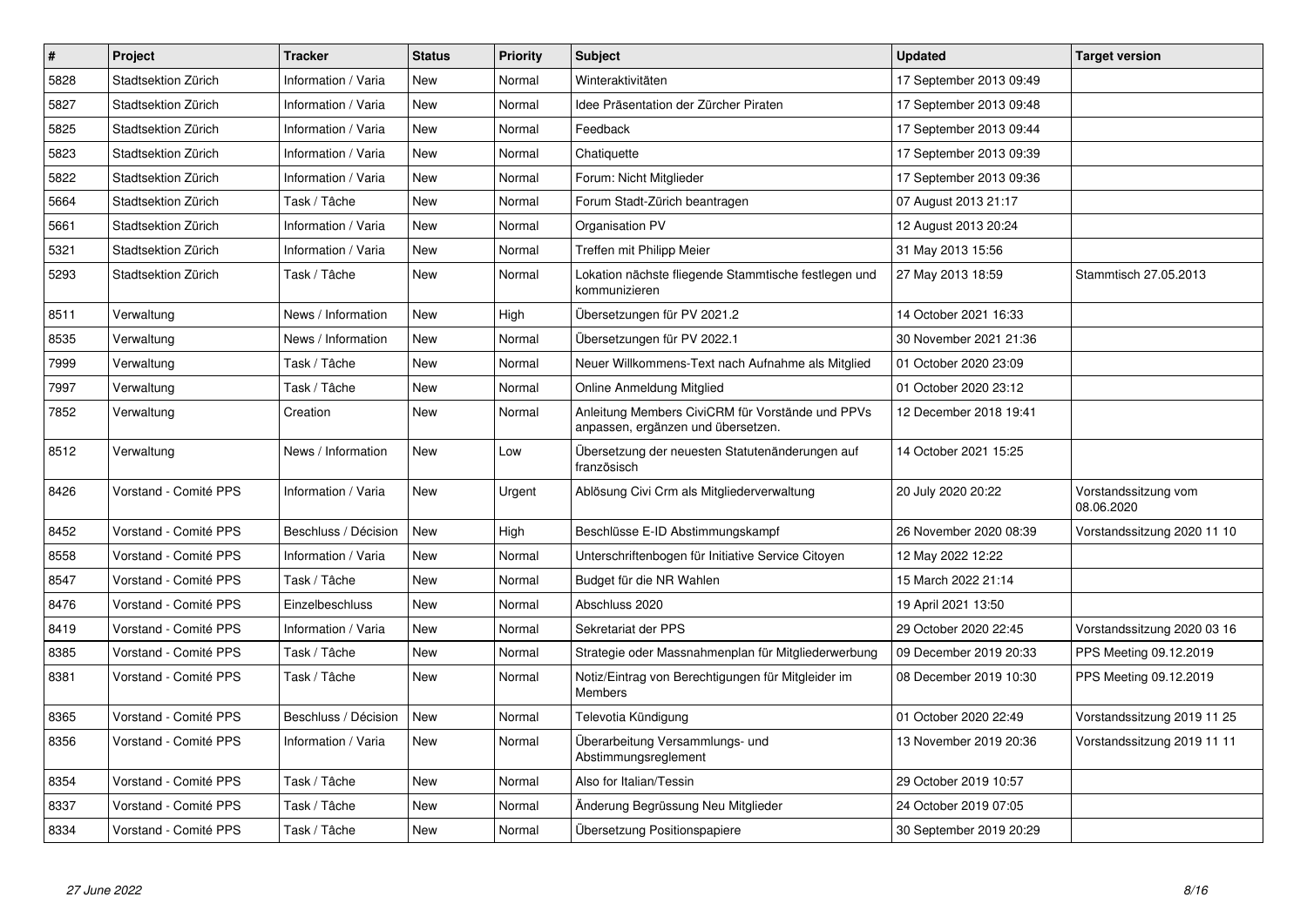| $\#$ | Project                   | <b>Tracker</b>       | <b>Status</b> | <b>Priority</b> | <b>Subject</b>                                                                                                                           | <b>Updated</b>          | <b>Target version</b>       |
|------|---------------------------|----------------------|---------------|-----------------|------------------------------------------------------------------------------------------------------------------------------------------|-------------------------|-----------------------------|
| 8329 | Vorstand - Comité PPS     | Beschluss / Décision | <b>New</b>    | Normal          | Überarbeitung des Geschäftsreglements des<br>Vorstandes der Piratenpartei Schweiz                                                        | 30 September 2019 11:42 | Vorstandssitzung 2019 09 30 |
| 8255 | Vorstand - Comité PPS     | Task / Tâche         | New           | Normal          | Überarbeitung des Piraten Quiz                                                                                                           | 21 August 2019 20:50    |                             |
| 8195 | Vorstand - Comité PPS     | Task / Tâche         | New           | Normal          | Bestimmung von Dossier- und Themenverantwortlichen<br>/ Désignation des responsables de dossiers et de sujets                            | 08 July 2019 08:37      | Vorstandssitzung 2019 07 08 |
| 8117 | Vorstand - Comité PPS     | Task / Tâche         | New           | Normal          | Procédure de communication entre les membres du<br>comité du PPS // Kommunikationsverfahren zwischen<br>den Mitgliedern des PPS-Vorstand | 14 October 2019 19:26   | Vorstandssitzung 2019 06 24 |
| 8379 | Vorstand - Comité PPS     | Beschluss / Décision | New           | Low             | Sektion Ostschweiz Gründung                                                                                                              | 02 March 2020 20:25     |                             |
| 8540 | AG Vernehmlassungen       | Task / Tâche         | Needs Work    | Normal          | Vernehmlassung 2022/2 Bundesgesetz über die<br>Mobilitätsdateninfrastruktur                                                              | 10 February 2022 06:34  |                             |
| 8521 | AG Vernehmlassungen       | Task / Tâche         | Needs Work    | Normal          | Vernehmlassung 2021/70 Meldepflicht von<br>Betreiberinnen kritischer Infrastrukturen für<br>Cyberangriffe                                | 13 April 2022 00:53     |                             |
| 8517 | AG Vernehmlassungen       | Task / Tâche         | Needs Work    | Normal          | Vernehmlassung 2021/99 Verordnung über die<br>Transparenz bei der Politikfinanzierung (VPofin)                                           | 26 March 2022 13:36     |                             |
| 8516 | AG Vernehmlassungen       | Task / Tâche         | Needs Work    | Normal          | Vernehmlassung 2021/81 Verordnung über die<br>Herstellung der Interoperabilität zwischen<br>Schengen-Dublin-Informationssystemen         | 18 January 2022 20:38   |                             |
| 5389 | Bezirkssektion Winterthur | Task / Tâche         | Needs Work    | High            | Falsche Anreize in Sozialhilfe                                                                                                           | 17 June 2013 16:43      | Parley 18                   |
| 5247 | Bezirkssektion Winterthur | Task / Tâche         | Needs Work    | High            | Schriftliche Anfrage zum Budget                                                                                                          | 22 May 2013 16:47       | Parley 16 (6.6.2013)        |
| 5015 | Bezirkssektion Winterthur | Task / Tâche         | Needs Work    | High            | Visualisierung Budget und Rechnung                                                                                                       | 10 April 2013 16:10     | Parley 15 (2.5.2013)        |
| 3708 | Bezirkssektion Winterthur | Task / Tâche         | Needs Work    | High            | OpenSource Nachtrag und Vorbereitung                                                                                                     | 19 April 2013 00:00     | Parley 13                   |
| 5517 | Bezirkssektion Winterthur | Task / Tâche         | Needs Work    | Normal          | O-Ton                                                                                                                                    | 13 July 2013 17:39      |                             |
| 4746 | Bezirkssektion Winterthur | Task / Tâche         | Needs Work    | Normal          | Förderung des Innovativen Motorisierten<br>Individualverkehrs (IMIV)                                                                     | 21 April 2013 00:00     | Parley 13                   |
| 4507 | Bezirkssektion Winterthur | Task / Tâche         | Needs Work    | Normal          | OpenData: Wem gehört das Datenmaterial                                                                                                   | 02 May 2013 22:34       |                             |
| 4370 | Bezirkssektion Winterthur | Task / Tâche         | Needs Work    | Normal          | SalZH kriegt Subventionen                                                                                                                | 07 April 2013 15:42     | Parley 15 (2.5.2013)        |
| 4362 | Bezirkssektion Winterthur | Task / Tâche         | Needs Work    | Normal          | Willkür im Baubewilligungsverfahren                                                                                                      | 07 April 2013 15:42     | Parley 15 (2.5.2013)        |
| 4200 | Bezirkssektion Winterthur | Task / Tâche         | Needs Work    | Normal          | Vorstoss Transparenz in der WoV                                                                                                          | 07 April 2013 15:41     | Parley 15 (2.5.2013)        |
| 4058 | Bezirkssektion Winterthur | Task / Tâche         | Needs Work    | Normal          | Prüfung der Zuwendungen an Dritte<br>(Sozialdepartement)                                                                                 | 21 April 2013 00:00     | Parley 11                   |
| 4057 | Bezirkssektion Winterthur | Task / Tâche         | Needs Work    | Normal          | Informatikprojekte prüfen                                                                                                                | 21 April 2013 00:00     | Parley 11                   |
| 3948 | Bezirkssektion Winterthur | Task / Tâche         | Needs Work    | Normal          | AG Schule und Bildung                                                                                                                    | 31 July 2013 21:00      | Parley 11                   |
| 3947 | Bezirkssektion Winterthur | Task / Tâche         | Needs Work    | Normal          | Win.ch Mail                                                                                                                              | 21 April 2013 00:00     | Parley 11                   |
| 3911 | Bezirkssektion Winterthur | Task / Tâche         | Needs Work    | Normal          | Elektronisches Büro in der Stadtverwaltung                                                                                               | 21 April 2013 00:00     | Parley 11                   |
| 3876 | Bezirkssektion Winterthur | Task / Tâche         | Needs Work    | Normal          | Winterthurer Transparenzgesetz                                                                                                           | 21 April 2013 00:00     | Parley 11                   |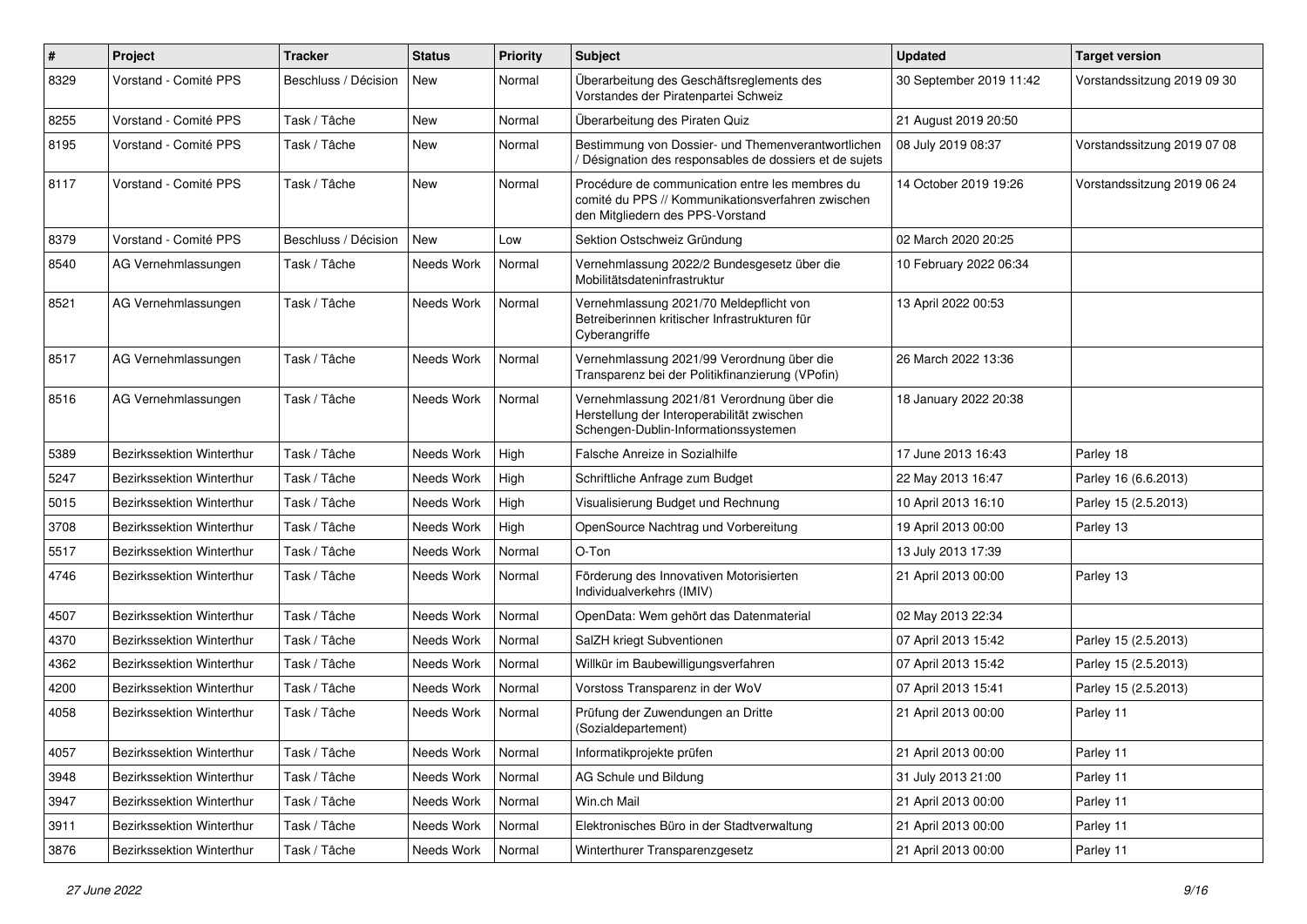| $\pmb{\#}$ | Project                                  | <b>Tracker</b> | <b>Status</b> | <b>Priority</b> | <b>Subject</b>                                                                                                                      | <b>Updated</b>         | <b>Target version</b>     |
|------------|------------------------------------------|----------------|---------------|-----------------|-------------------------------------------------------------------------------------------------------------------------------------|------------------------|---------------------------|
| 3864       | <b>Bezirkssektion Winterthur</b>         | Task / Tâche   | Needs Work    | Normal          | E-Book Bibliothek DRM                                                                                                               | 06 March 2013 18:18    | Parley 13                 |
| 3707       | <b>Bezirkssektion Winterthur</b>         | Task / Tâche   | Needs Work    | Normal          | Beschneidungspraxis in Winterthur                                                                                                   | 21 April 2013 00:00    | Parley 11                 |
| 3706       | <b>Bezirkssektion Winterthur</b>         | Task / Tâche   | Needs Work    | Normal          | Notschlafstellen bei der Heilsarmee                                                                                                 | 21 April 2013 00:00    | Parley 11                 |
| 3568       | Bezirkssektion Winterthur                | Task / Tâche   | Needs Work    | Normal          | Messung der Schulqualität                                                                                                           | 07 April 2013 15:45    |                           |
| 3567       | Bezirkssektion Winterthur                | Task / Tâche   | Needs Work    | Normal          | Open Data                                                                                                                           | 26 February 2013 08:12 | Parley 11                 |
| 5014       | Bezirkssektion Winterthur                | Task / Tâche   | Needs Work    | Low             | Problematik "gebundene Ausgaben"                                                                                                    | 02 May 2013 22:31      | Parley 15 (2.5.2013)      |
| 3865       | <b>Bezirkssektion Winterthur</b>         | Task / Tâche   | Needs Work    | Low             | Rote Parkplätze in der Altstadt                                                                                                     | 02 May 2013 22:36      | Parley 11                 |
| 3732       | <b>Bezirkssektion Winterthur</b>         | Task / Tâche   | Needs Work    | Low             | Neues Hallenbad                                                                                                                     | 02 May 2013 22:37      | Parley 15 (2.5.2013)      |
| 3716       | Bezirkssektion Winterthur                | Task / Tâche   | Needs Work    | Low             | Frauenparkplätze                                                                                                                    | 21 April 2013 00:00    | Parley 11                 |
| 2891       | Bezirkssektion Winterthur                | Task / Tâche   | Needs Work    | Low             | Schuldenabbau                                                                                                                       | 20 April 2013 00:00    |                           |
| 7761       | Digitale Infrastruktur                   | Bug / Feature  | Needs Work    | High            | OTRS überlebt Neustarts des Containers nicht                                                                                        | 19 December 2019 01:49 |                           |
| 8529       | Digitale Infrastruktur                   | Bug / Feature  | Needs Work    | Normal          | <b>Installation Mailtrain</b>                                                                                                       | 14 December 2021 15:58 |                           |
| 8473       | Digitale Infrastruktur                   | Task / Tâche   | Needs Work    | Normal          | Refurbish CiviCRM                                                                                                                   | 18 January 2022 20:52  |                           |
| 8378       | Digitale Infrastruktur                   | Task / Tâche   | Needs Work    | Normal          | Erstelllung subdomain für neue Sektion<br>Thurgau/Schauffhausen + SG/AR/Ai                                                          | 19 December 2019 00:53 |                           |
| 4388       | Finanzen                                 | Task / Tâche   | Needs Work    | Urgent          | Kontenplan                                                                                                                          | 04 April 2013 07:13    |                           |
| 4386       | Finanzen                                 | Task / Tâche   | Needs Work    | High            | Spenderlisten erstellen                                                                                                             | 01 May 2017 14:45      |                           |
| 4138       | Gruppo Ticino                            | Task / Tâche   | Needs Work    | High            | Mailing List problema messaggio conferma<br>sottoscrizione                                                                          | 20 April 2013 00:00    |                           |
| 4122       | Gruppo Ticino                            | Task / Tâche   | Needs Work    | High            | Accesso, impostazioni ed iscrizione membri a mailing list   20 April 2013 00:00<br>sezione ticino                                   |                        |                           |
| 4137       | Gruppo Ticino                            | Task / Tâche   | Needs Work    | Normal          | Programma Partito Pirata Ticino                                                                                                     | 21 April 2013 00:00    |                           |
| 4071       | Gruppo Ticino                            | Task / Tâche   | Needs Work    | Normal          | Traduzione webpage                                                                                                                  | 19 April 2013 00:00    |                           |
| 5058       | <b>Pirate Party Policy</b>               | Task / Tâche   | Needs Work    | Normal          | Positionspapier: Patente                                                                                                            | 15 April 2013 14:10    |                           |
| 2531       | Pirate Party Policy                      | Task / Tâche   | Needs Work    | Normal          | Gleichstellung                                                                                                                      | 20 February 2013 16:39 |                           |
| 8502       | Piratenversammlung /<br>Assemblée Pirate | Task / Tâche   | Needs Work    | Normal          | Bereinigung Differenzen Statuten und<br>Versammlungsreglement                                                                       | 16 February 2022 23:13 |                           |
| 6784       | <b>Press and Public Relations</b>        | Task / Tâche   | Needs Work    | High            | CP - Déclaration D. Burkhalter DFAE «Promoting trust<br>and globally shared rules to ensure an open, free and<br>secure cyberspace» | 17 April 2015 18:12    |                           |
| 6688       | Section Genève                           | Task / Tâche   | Needs Work    | Normal          | Comptabilité - Recherche Fiduciaire                                                                                                 | 25 March 2015 17:00    | Prochain Comité           |
| 6645       | Section Genève                           | Task / Tâche   | Needs Work    | Normal          | Dossier médical en ligne                                                                                                            | 25 March 2015 17:03    | Prochain Comité           |
| 8204       | <b>Section Vaud</b>                      | Task / Tâche   | Needs Work    | High            | Le questionnaire de l'ALLIANCE-ENVIRONNEMENT                                                                                        | 20 August 2019 14:53   | Réunion comité 2019-07-25 |
| 8203       | Section Vaud                             | Task / Tâche   | Needs Work    | High            | Le questionnaire de la société vaudoise de médecine                                                                                 | 20 August 2019 14:52   | Réunion comité 2019-07-25 |
| 7977       | Section Vaud                             | Task / Tâche   | Needs Work    | Normal          | Téléchargement légal: cadre particulier et exeptions                                                                                | 01 November 2018 20:44 | Séance de comité 18-44    |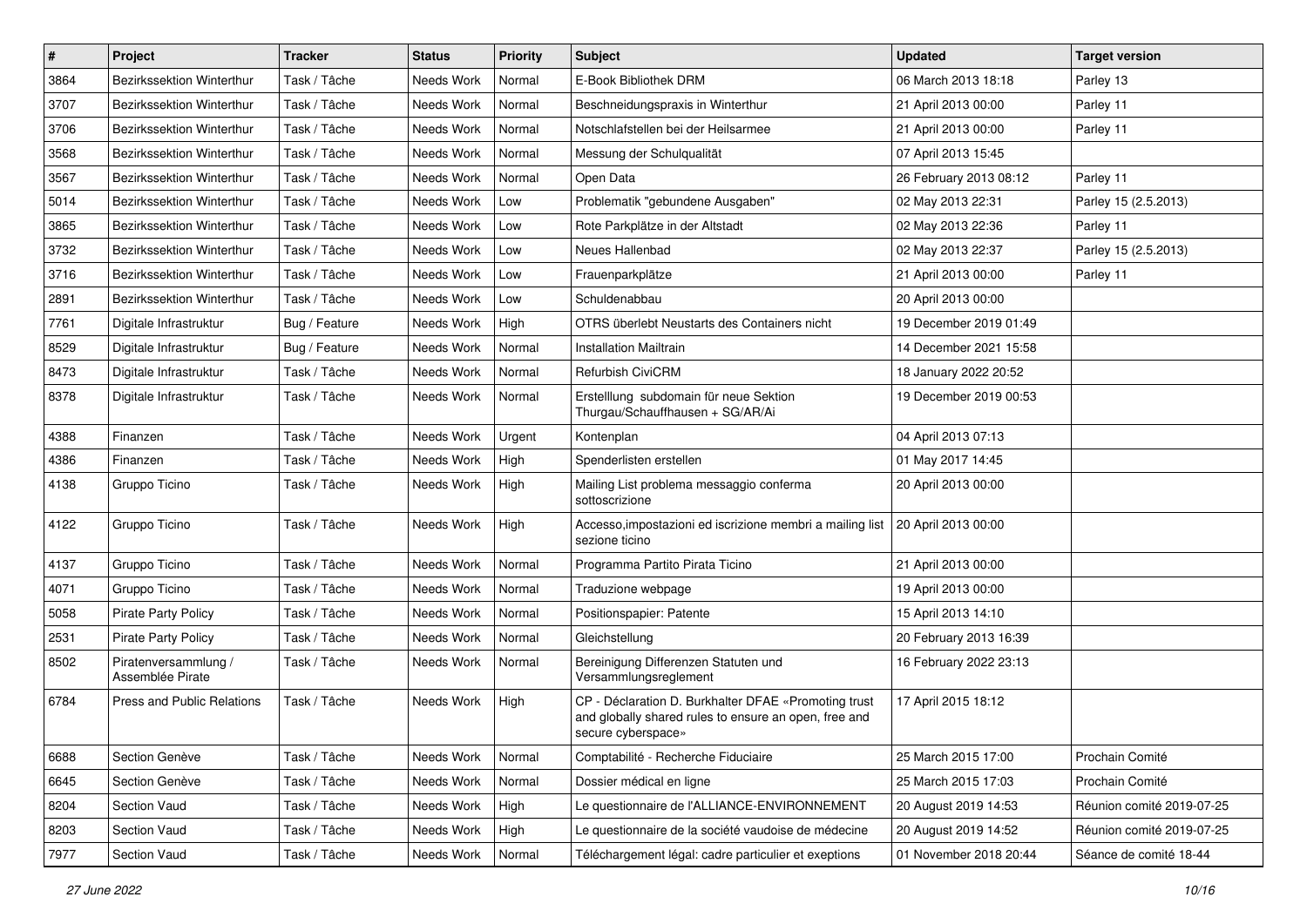| $\#$ | Project                                   | <b>Tracker</b>      | <b>Status</b> | <b>Priority</b> | Subject                                                       | <b>Updated</b>          | <b>Target version</b> |
|------|-------------------------------------------|---------------------|---------------|-----------------|---------------------------------------------------------------|-------------------------|-----------------------|
| 8430 | Sektion beider Basel                      | Task / Tâche        | Needs Work    | Normal          | Lagerort und Materialbestand der PPBB                         | 02 October 2020 00:08   |                       |
| 7002 | Sektion beider Basel                      | Task / Tâche        | Needs Work    | Normal          | Für ein lebendiges Basel                                      | 02 October 2020 00:23   |                       |
| 5043 | Sektion beider Basel                      | Task / Tâche        | Needs Work    | Normal          | Aufgaben Stadtentwicklungspositionspapier                     | 12 February 2015 19:22  |                       |
| 5041 | Sektion beider Basel                      | Task / Tâche        | Needs Work    | Low             | Parlaments-Daten automatisch abgreifen lassen                 | 23 April 2015 18:59     |                       |
| 8312 | Sektion Bern                              | Task / Tâche        | Needs Work    | Normal          | Rückzahlung des Darlehens an die PPS                          | 09 September 2019 21:26 |                       |
| 8310 | Sektion Bern                              | Task / Tâche        | Needs Work    | Normal          | Wahlkampfbudget / Bezahlung Wahlkampfleiter PPS<br>und Budget | 09 September 2019 21:06 |                       |
| 4193 | Sektion St. Gallen und beide<br>Appenzell | Todo / A Faire      | Needs Work    | High            | Dauerticket Flaschenpost                                      | 09 May 2014 18:35       |                       |
| 6276 | Sektion St. Gallen und beide<br>Appenzell | Todo / A Faire      | Needs Work    | Normal          | Konsequenzen aus Beschlüssen der nationalen PV                | 30 July 2014 15:33      |                       |
| 5699 | Sektion St. Gallen und beide<br>Appenzell | Todo / A Faire      | Needs Work    | Normal          | Krypto-Party                                                  | 30 July 2014 15:32      | Vorstand 2014-07-30   |
| 4645 | Sektion St. Gallen und beide<br>Appenzell | Todo / A Faire      | Needs Work    | Normal          | Piratenspiel                                                  | 21 October 2013 14:49   |                       |
| 4644 | Sektion St. Gallen und beide<br>Appenzell | Todo / A Faire      | Needs Work    | Normal          | PiratenSG App entwickeln                                      | 21 October 2013 14:49   |                       |
| 4537 | Sektion St. Gallen und beide<br>Appenzell | Todo / A Faire      | Needs Work    | Normal          | Spenden veröffentlichen                                       | 09 February 2013 10:47  |                       |
| 4529 | Sektion St. Gallen und beide<br>Appenzell | Todo / A Faire      | Needs Work    | Normal          | Dauerticket: Wahlen- / Abstimmungsparolen                     | 09 May 2014 18:35       |                       |
| 4290 | Sektion St. Gallen und beide<br>Appenzell | Todo / A Faire      | Needs Work    | Normal          | Dauerticket Strategie/Ziele                                   | 10 June 2014 19:55      | Vorstand next         |
| 4040 | Sektion St. Gallen und beide<br>Appenzell | Task / Tâche        | Needs Work    | Normal          | Tischwimpel für Stammtisch                                    | 10 June 2014 20:00      |                       |
| 3146 | Sektion St. Gallen und beide<br>Appenzell | Todo / A Faire      | Needs Work    | Normal          | Jugendparlament - Workshop Vorschläge                         | 07 May 2014 20:22       |                       |
| 3077 | Sektion St. Gallen und beide<br>Appenzell | Todo / A Faire      | Needs Work    | Normal          | Allgemeiner Flyer - Piraten SG AR Al                          | 07 May 2014 15:12       |                       |
| 5870 | Sektion Wallis / section<br>valaisan      | Task / Tâche        | Needs Work    | Normal          | Opendata.admin.ch                                             | 20 August 2017 08:31    | GV2017                |
| 5050 | Sektion Wallis / section<br>valaisan      | Information / Varia | Needs Work    | Normal          | Wiki: Wahlsysteme                                             | 20 August 2017 08:57    | GV2017                |
| 4639 | Sektion Wallis / section<br>valaisan      | Task / Tâche        | Needs Work    | Normal          | pi-Vote Sektionsabstimmungen                                  | 07 July 2014 20:30      |                       |
| 4615 | Sektion Wallis / section<br>valaisan      | Task / Tâche        | Needs Work    | Normal          | Stv. Schatzmeister                                            | 03 September 2014 19:58 |                       |
| 5444 | Sektion Wallis / section<br>valaisan      | Task / Tâche        | Needs Work    | Low             | Welcome/Austrittsmail automatisieren                          | 20 August 2017 08:56    | GV2017                |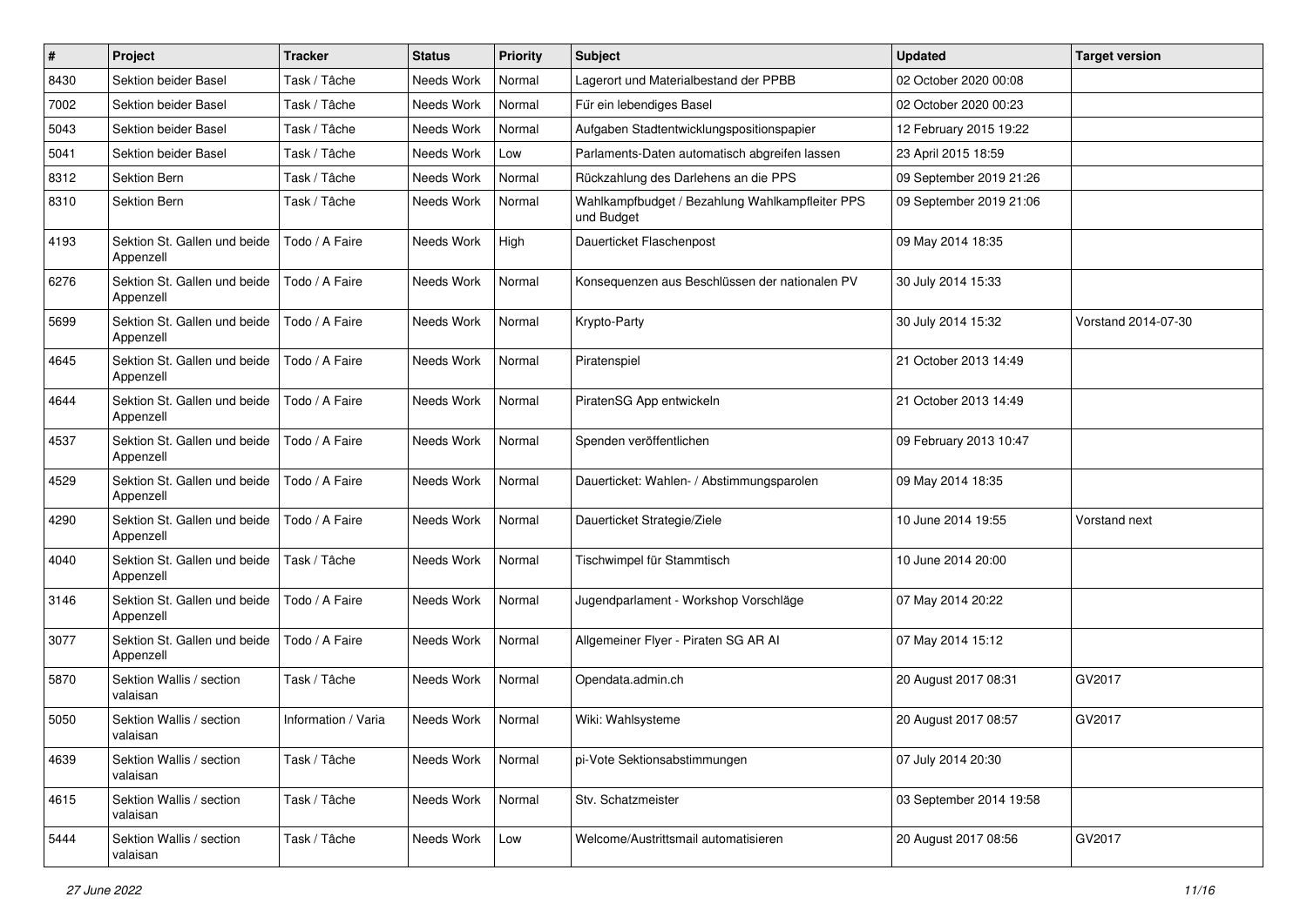| $\vert$ # | Project                    | <b>Tracker</b> | <b>Status</b> | <b>Priority</b> | Subject                                                                                                                                                                                                                                          | <b>Updated</b>          | <b>Target version</b>           |
|-----------|----------------------------|----------------|---------------|-----------------|--------------------------------------------------------------------------------------------------------------------------------------------------------------------------------------------------------------------------------------------------|-------------------------|---------------------------------|
| 8058      | Sektion Zürich             | Task / Tâche   | Needs Work    | Normal          | Neue Statuten auf Website publizieren                                                                                                                                                                                                            | 02 April 2019 14:38     |                                 |
| 6597      | Sektion Zürich             | Task / Tâche   | Needs Work    | Normal          | Wegen Gratis-Plakatstellen anfragen                                                                                                                                                                                                              | 04 May 2019 19:49       |                                 |
| 8444      | Vorstand - Comité PPS      | Task / Tâche   | Needs Work    | High            | Fehlende Mitgliederbeiträge für die Sektion PPBB                                                                                                                                                                                                 | 29 October 2020 16:58   |                                 |
| 8024      | Vorstand - Comité PPS      | Task / Tâche   | Needs Work    | Low             | Verantwortliche & Zugriffsrechte                                                                                                                                                                                                                 | 01 October 2020 23:07   |                                 |
| 8518      | AG Vernehmlassungen        | Task / Tâche   | Done          | Normal          | Vernehmlassung 2021/96 Teilrevisionen vier<br>Ausführungserlasse des BÜPF (VÜPF, GebV-ÜPF,<br>VD-ÜPF, VVS-ÜPF)                                                                                                                                   | 21 May 2022 15:03       |                                 |
| 2800      | Bezirkssektion Winterthur  | Task / Tâche   | Done          | Low             | Vorstoss: Verantwortung im Polizeiberuf                                                                                                                                                                                                          | 04 May 2013 22:59       | Parley 3                        |
| 8545      | Digitale Infrastruktur     | Bug / Feature  | Done          | Normal          | Überprüfung Funktionalität Mitglieder-Kontaktformular<br>FR                                                                                                                                                                                      | 03 April 2022 23:04     |                                 |
| 6787      | <b>Pirate Party Policy</b> | Task / Tâche   | Done          | Normal          | Révision totale de la loi fédérale sur l'analyse génétique<br>humaine (LAGH) - Totalrevision des Bundesgesetzes<br>über genetische Untersuchungen beim Menschen<br>(GUMG)                                                                        | 27 May 2015 06:55       |                                 |
| 6727      | Pirate Party Policy        | Task / Tâche   | Done          | Normal          | Rédaction de la réponse de la consultation                                                                                                                                                                                                       | 08 April 2015 09:17     |                                 |
| 6726      | Pirate Party Policy        | Task / Tâche   | Done          | Normal          | Consultation FINMA - LBA / GvW                                                                                                                                                                                                                   | 08 April 2015 09:18     |                                 |
| 6390      | <b>Pirate Party Policy</b> | Task / Tâche   | Done          | Normal          | Vernehmlassung: Geldspielgesetz / Consultation : Loi<br>sur les jeux d'argent                                                                                                                                                                    | 08 April 2015 09:18     |                                 |
| 6222      | <b>Pirate Party Policy</b> | Task / Tâche   | Done          | Normal          | Développement argumentaires votations populaire 18<br>mai - Entwicklung Argumentationshilfe Themen<br>Volksabstimmung 18. Mai                                                                                                                    | 27 November 2019 21:23  |                                 |
| 6206      | <b>Pirate Party Policy</b> | Task / Tâche   | Done          | Normal          | Consultation "Modification loi fédérale sur les systèmes<br>d'information de la Confédération dans le domaine du<br>sport (LSIS)" - Vernehmlassung "Änderung<br>Bundesgesetz über die Informationssysteme des<br>Bundes im Bereich Sport (IBSG)" | 08 April 2015 09:26     |                                 |
| 5637      | Pirate Party Policy        | Task / Tâche   | Done          | Normal          | Korrektur der Uebersetzung der Identite                                                                                                                                                                                                          | 22 March 2014 17:28     |                                 |
| 4941      | <b>Pirate Party Policy</b> | Task / Tâche   | Done          | Normal          | prostitution                                                                                                                                                                                                                                     | 30 September 2013 19:23 |                                 |
| 6748      | Press and Public Relations | Task / Tâche   | Done          | Urgent          | PR - Bund niederlässt wieder IT Security!                                                                                                                                                                                                        | 02 April 2015 12:03     |                                 |
| 6677      | Section Genève             | Task / Tâche   | Done          | Normal          | Préparation prochaine AG                                                                                                                                                                                                                         | 19 October 2015 17:06   | Prochain Comité                 |
| 6676      | Section Genève             | Task / Tâche   | Done          | Normal          | Préparation éléction national                                                                                                                                                                                                                    | 27 June 2016 09:53      | Prochain Comité                 |
| 7341      | <b>Section Vaud</b>        | Task / Tâche   | Done          | Urgent          | Publipostage de formulaire Iscpt                                                                                                                                                                                                                 | 19 April 2019 15:12     | Réunion de comité - 9 juin 2016 |
| 7179      | <b>Section Vaud</b>        | Task / Tâche   | Done          | Urgent          | URGENT débat pour la RIE3                                                                                                                                                                                                                        | 10 March 2016 00:16     |                                 |
| 7527      | Section Vaud               | Task / Tâche   | Done          | High            | Prise de possition sur le référendum vaudois sur la<br>mendicité                                                                                                                                                                                 | 03 August 2019 12:57    | Réunion de Comité - 3.11.2016   |
| 8120      | Section Vaud               | Task / Tâche   | Done          | Normal          | Préparation de notre voyage à Olten le 23 juin 2019                                                                                                                                                                                              | 03 August 2019 20:59    | Réunion comité 2019-06-13       |
| 8033      | Section Vaud               | Task / Tâche   | Done          | Normal          | Faire liste du matériel de campagne                                                                                                                                                                                                              | 03 August 2019 20:59    | Réunion comité 2019-02-21       |
| 7976      | Section Vaud               | Task / Tâche   | Done          | Normal          | Sondage Politiciennes.ch                                                                                                                                                                                                                         | 01 November 2018 20:43  | Séance de comité 18-44          |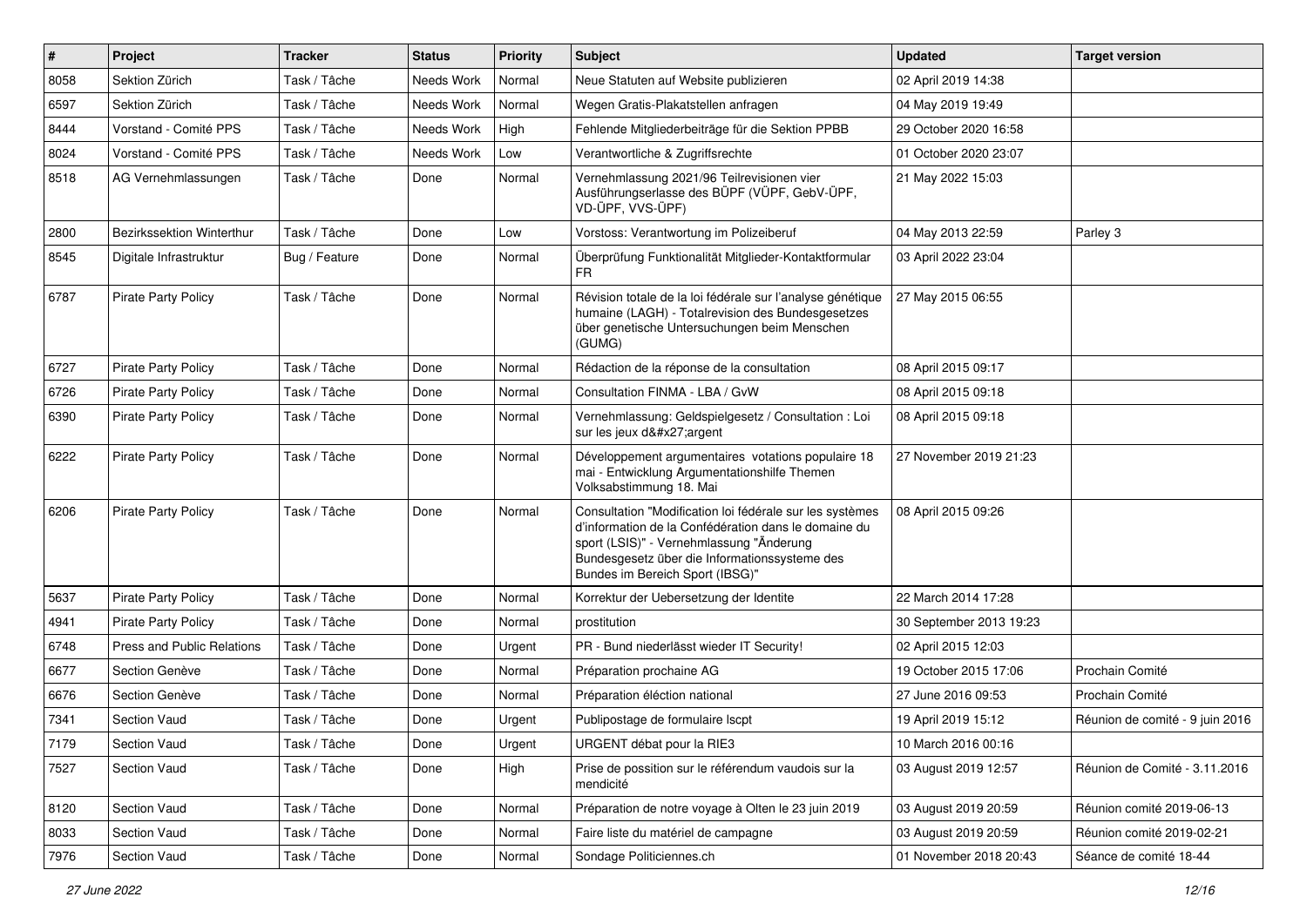| $\pmb{\#}$ | Project                                   | <b>Tracker</b> | <b>Status</b> | <b>Priority</b> | <b>Subject</b>                                                                                    | <b>Updated</b>          | <b>Target version</b>                |
|------------|-------------------------------------------|----------------|---------------|-----------------|---------------------------------------------------------------------------------------------------|-------------------------|--------------------------------------|
| 7470       | <b>Section Vaud</b>                       | Task / Tâche   | Done          | Normal          | Creation des stands                                                                               | 13 June 2019 15:55      |                                      |
| 7468       | <b>Section Vaud</b>                       | Task / Tâche   | Done          | Normal          | Elections communales 2016 et EF 2015 - finances<br>factures ouvertes - point de sitation          | 19 April 2019 15:10     | Réunion de Comité - 25.08.2016       |
| 7467       | <b>Section Vaud</b>                       | Task / Tâche   | Done          | Normal          | Formation média                                                                                   | 13 June 2019 15:54      | Réunion de Comité - 25.08.2016       |
| 7466       | <b>Section Vaud</b>                       | Task / Tâche   | Done          | Normal          | Préparation Elections cantonales - désignation de<br>candidats - alliance - etc                   | 13 June 2019 15:54      | Réunion de Comité - 25.08.2016       |
| 7463       | <b>Section Vaud</b>                       | Task / Tâche   | Done          | Normal          | Conférence-débats 2e partie 2016                                                                  | 19 April 2019 15:11     | Réunion de Comité - 6.10.2016        |
| 7462       | <b>Section Vaud</b>                       | Task / Tâche   | Done          | Normal          | Camnpagne Référendum LRens                                                                        | 16 May 2019 16:35       | Réunion de Comité - 25.08.2016       |
| 7270       | <b>Section Vaud</b>                       | Task / Tâche   | Done          | Normal          | Rédaction et diffusion de la newsletter du PPVD pour le<br>mois d'avril                           | 20 April 2016 09:19     | Réunion de comité - 28 avril<br>2016 |
| 7269       | <b>Section Vaud</b>                       | Task / Tâche   | Done          | Normal          | Travaux sur la vision pirate du développement<br>communal                                         | 07 May 2018 13:02       | Réunion de comité - 28 avril<br>2016 |
| 7264       | <b>Section Vaud</b>                       | Task / Tâche   | Done          | Normal          | Tri des propositions par collectivité impactée                                                    | 15 April 2016 15:30     | Réunion de comité - 14 avril<br>2016 |
| 7262       | Section Vaud                              | Task / Tâche   | Done          | Normal          | Révision du programme du PPVD                                                                     | 07 May 2018 13:02       | Réunion de comité - 14 avril<br>2016 |
| 7236       | <b>Section Vaud</b>                       | Task / Tâche   | Done          | Normal          | Organisation de la campagne référendaire LSCPT                                                    | 07 May 2018 12:58       | Réunion de comité - 31 mars<br>2016  |
| 7195       | <b>Section Vaud</b>                       | Task / Tâche   | Done          | Normal          | Révision de statuts du PPVD                                                                       | 03 August 2019 09:48    | Réunion de comité - 28 avril<br>2016 |
| 7140       | <b>Section Vaud</b>                       | Task / Tâche   | Done          | Normal          | Approbation et signature du PV de l'AG par les<br>membres du comité ainsi que les statuts du PPVD | 08 September 2019 06:41 | Réunion de comité - 31 mars<br>2016  |
| 6391       | Sektion St. Gallen und beide<br>Appenzell | Todo / A Faire | Done          | Urgent          | Kreisrichterkandidat suchen                                                                       | 10 June 2014 19:25      | Vorstand 2014-06-101                 |
| 6406       | Sektion St. Gallen und beide<br>Appenzell | Todo / A Faire | Done          | Normal          | Kontaktdaten etc an Vorstand CH senden                                                            | 10 June 2014 19:26      | Vorstand 2014-06-101                 |
| 5640       | Sektion St. Gallen und beide<br>Appenzell | Todo / A Faire | Done          | Normal          | Mehr Kommunikationssicherheit                                                                     | 10 June 2014 13:53      |                                      |
| 5022       | Sektion St. Gallen und beide<br>Appenzell | Todo / A Faire | Done          | Normal          | Mandatsabgabe                                                                                     | 10 June 2014 19:49      |                                      |
| 4729       | Sektion St. Gallen und beide<br>Appenzell | Task / Tâche   | Done          | Normal          | SSH key für LQFB server                                                                           | 10 June 2014 19:50      |                                      |
| 4339       | Sektion St. Gallen und beide<br>Appenzell | Todo / A Faire | Done          | Normal          | Überarbeitung der Statuten                                                                        | 09 May 2014 18:35       |                                      |
| 3314       | Sektion St. Gallen und beide<br>Appenzell | Todo / A Faire | Done          | Normal          | Veranstaltung für Neumitglieder                                                                   | 10 June 2014 20:02      |                                      |
| 3033       | Sektion St. Gallen und beide<br>Appenzell | Task / Tâche   | Done          | Normal          | Liquid Feedback                                                                                   | 10 June 2014 20:10      |                                      |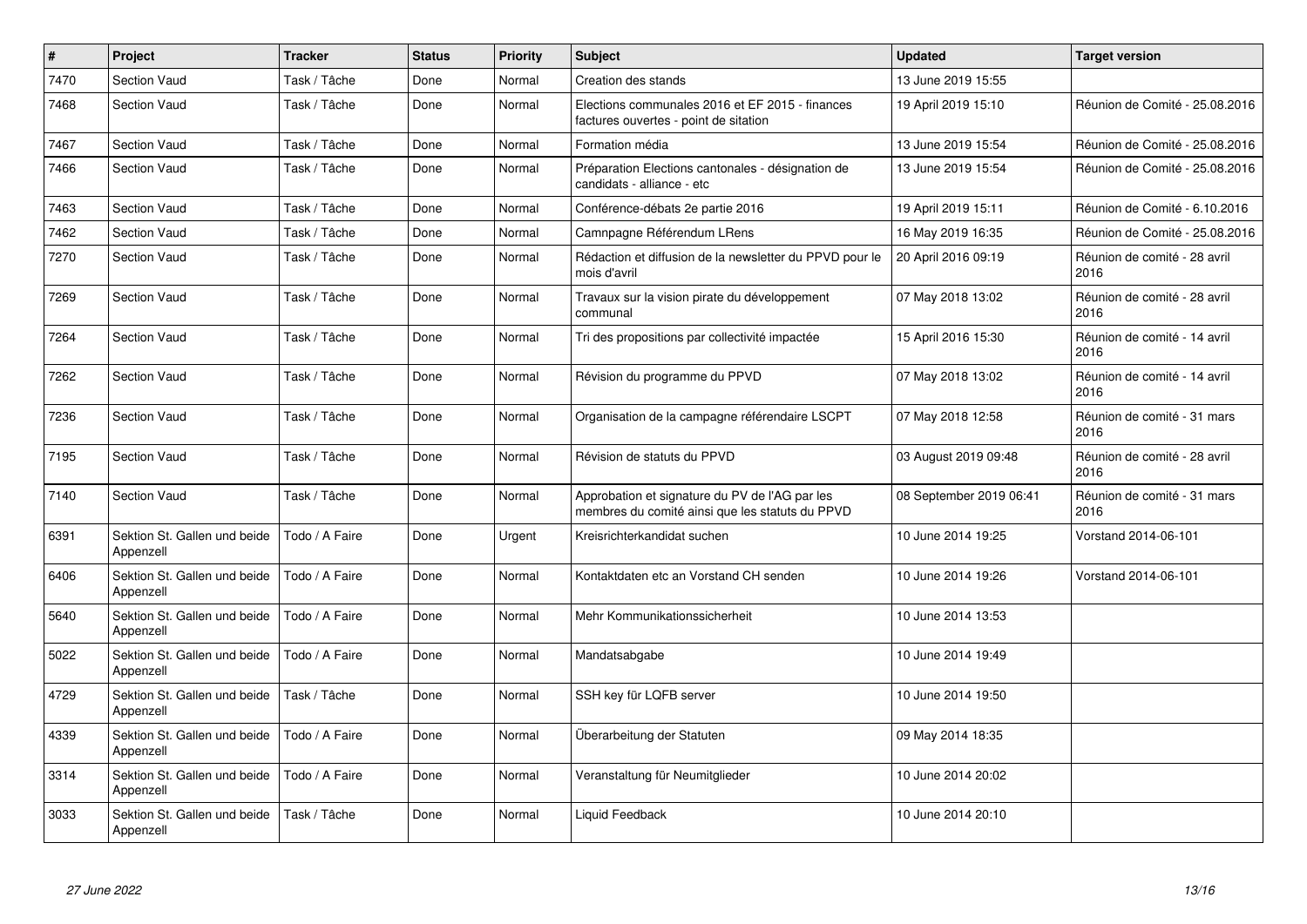| $\#$ | Project                                   | <b>Tracker</b> | <b>Status</b>     | <b>Priority</b> | <b>Subject</b>                                                                                                  | <b>Updated</b>         | <b>Target version</b>                                         |
|------|-------------------------------------------|----------------|-------------------|-----------------|-----------------------------------------------------------------------------------------------------------------|------------------------|---------------------------------------------------------------|
| 3251 | Sektion St. Gallen und beide<br>Appenzell | Task / Tâche   | Done              | Low             | <b>Statistik Skript</b>                                                                                         | 10 June 2014 20:06     |                                                               |
| 7089 | Sektion Wallis / section<br>valaisan      | Task / Tâche   | Done              | Normal          | Anfragen an Standesämtern                                                                                       | 02 March 2016 09:56    |                                                               |
| 5275 | Sektion Wallis / section<br>valaisan      | Task / Tâche   | Done              | Normal          | Stellungnahme zum Schulgesetz                                                                                   | 20 August 2017 08:57   |                                                               |
| 4893 | Sektion Wallis / section<br>valaisan      | Task / Tâche   | Done              | Normal          | Pflichtenheft Vorstand (2)                                                                                      | 13 December 2014 10:14 |                                                               |
| 5291 | Stadtsektion Zürich                       | Task / Tâche   | Done              | Normal          | Festlegen von Terminen für die PV                                                                               | 03 October 2013 20:15  | Stammtisch 27.05.2013                                         |
| 8467 | Vorstand - Comité PPS                     | Task / Tâche   | Done              | Urgent          | Vernehmlassung zum Bundesgesetz über den Einsatz<br>elektronischer Mittel zur Erfüllung von<br>Behördenaufgaben | 25 March 2021 22:38    |                                                               |
| 8351 | Vorstand - Comité PPS                     | Task / Tâche   | Done              | Normal          | Newsletter                                                                                                      | 25 May 2020 19:24      | Vorstandssitzung 2019 11 25                                   |
| 7987 | Vorstand - Comité PPS                     | Task / Tâche   | Done              | Normal          | Kommunikationskonzept                                                                                           | 03 February 2020 19:12 | Vorstandssitzung 2019 05 27                                   |
| 4064 | Bezirkssektion Winterthur                 | Task / Tâche   | Needs<br>Feedback | Normal          | Liquid Feedback für die Stadt Winterthur                                                                        | 07 April 2013 15:34    | Parley 15 (2.5.2013)                                          |
| 8553 | Digitale Infrastruktur                    | Bug / Feature  | Needs<br>Feedback | Urgent          | Newsletterversand Members-CiviCRM<br>hängt/unzureichende Zustellquote                                           | 03 April 2022 23:06    |                                                               |
| 8422 | Digitale Infrastruktur                    | Task / Tâche   | Needs<br>Feedback | High            | Civi Crm Funktionen extern geben                                                                                | 01 February 2022 02:19 |                                                               |
| 7833 | Digitale Infrastruktur                    | Bug / Feature  | Needs<br>Feedback | High            | Agenda der Website zeigt Termine nicht an & teilweise<br>mit schlechter Darstellung                             | 29 March 2018 12:32    |                                                               |
| 8489 | Digitale Infrastruktur                    | Bug / Feature  | Needs<br>Feedback | Normal          | Zahlungs API                                                                                                    | 10 February 2022 16:50 |                                                               |
| 8108 | Digitale Infrastruktur                    | Task / Tâche   | Needs<br>Feedback | Normal          | Hinterlegung Druckvorlagen                                                                                      | 10 February 2022 16:00 |                                                               |
| 7868 | Digitale Infrastruktur                    | Task / Tâche   | Needs<br>Feedback | Normal          | Mailverteiler für die PPS Ticino erstellen                                                                      | 19 December 2019 01:40 |                                                               |
| 8396 | Digitale Infrastruktur                    | Bug / Feature  | Needs<br>Feedback | Low             | Alte Redmine Projekte nicht mehr im Archiv aufgelistet                                                          | 12 February 2020 02:04 |                                                               |
| 6414 | Sektion St. Gallen und beide<br>Appenzell | Todo / A Faire | Needs<br>Feedback | High            | Kantonsratswahlen                                                                                               | 30 July 2014 15:28     | Vorstand 2014-07-30                                           |
| 6402 | Sektion St. Gallen und beide<br>Appenzell | Todo / A Faire | Needs<br>Feedback | Normal          | Rechte organisieren                                                                                             | 30 July 2014 19:23     |                                                               |
| 6311 | Sektion Wallis / section<br>valaisan      | Task / Tâche   | Needs<br>Feedback | Normal          | Videoüberachung Brig: Umstellung der Webseite                                                                   | 20 August 2017 08:55   | Existierende/Funktionierende<br>Datenschutz- und GIDA Behörde |
| 6021 | Sektion Wallis / section<br>valaisan      | Task / Tâche   | Needs<br>Feedback | Normal          | Amtsblatt Wallis: Öffentlich und Gratis                                                                         | 20 August 2017 08:34   | Existierende/Funktionierende<br>Datenschutz- und GIDA Behörde |
| 5430 | Sektion Wallis / section<br>valaisan      | Task / Tâche   | Needs<br>Feedback | Normal          | Einrichtung interne Mailingliste                                                                                | 20 August 2017 08:31   | GV2017                                                        |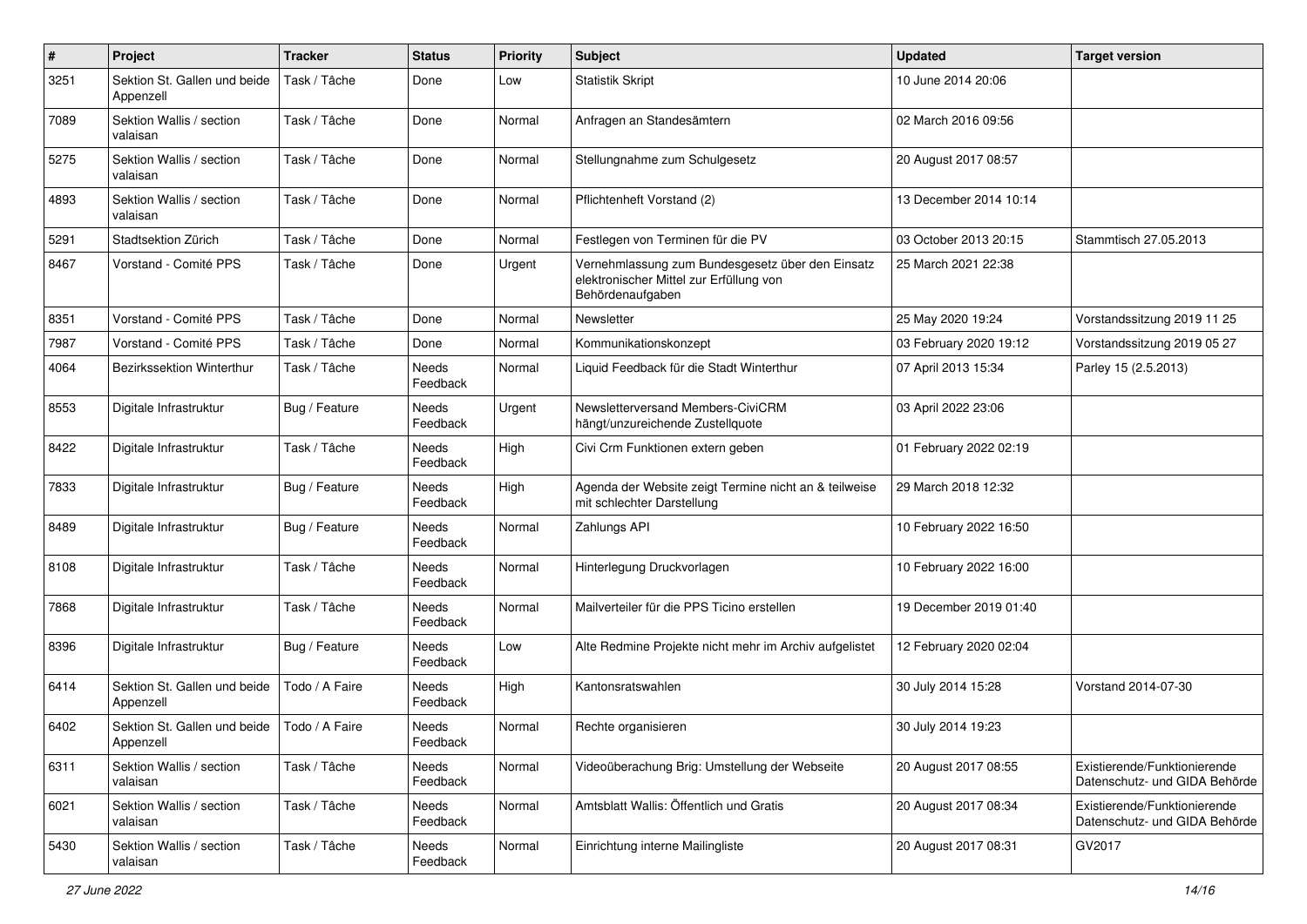| $\#$ | Project                                   | <b>Tracker</b>      | <b>Status</b>        | <b>Priority</b> | <b>Subject</b>                                                    | <b>Updated</b>         | <b>Target version</b>                                         |
|------|-------------------------------------------|---------------------|----------------------|-----------------|-------------------------------------------------------------------|------------------------|---------------------------------------------------------------|
| 5400 | Sektion Wallis / section<br>valaisan      | Task / Tâche        | Needs<br>Feedback    | Normal          | Dienststelle für Datenschutz und Öffentlichkeitsprinzip           | 20 April 2017 17:36    |                                                               |
| 4067 | Sektion Wallis / section<br>valaisan      | Task / Tâche        | Needs<br>Feedback    | Normal          | Wildtierkameras im Wallis                                         | 20 August 2017 08:33   | Existierende/Funktionierende<br>Datenschutz- und GIDA Behörde |
| 8387 | Digitale Infrastruktur                    | Motion              | Tabled               | Normal          | Konzept E-Mail Adressen                                           | 16 February 2020 16:33 |                                                               |
| 8544 | Piratenversammlung /<br>Assemblée Pirate  | Motion              | Tabled               | Normal          | Bereinigung Differenzen Statuten und<br>Versammlungsreglement     | 19 March 2022 21:22    | PV 2022.2                                                     |
| 7160 | <b>Section Vaud</b>                       | Information / Varia | Tabled               | Normal          | Retour sur la réunion e débriefing de la RTS -<br>Campagne EF2016 | 03 August 2019 09:47   | Réunion de comité - 28 avril<br>2016                          |
| 6457 | Sektion St. Gallen und beide<br>Appenzell | Information / Varia | Tabled               | Normal          | Piratengrillen                                                    | 30 July 2014 16:21     |                                                               |
| 6520 | Sektion Wallis / section<br>valaisan      | Information / Varia | Tabled               | Normal          | Assemblée constituante                                            | 23 July 2015 16:03     |                                                               |
| 5873 | Sektion Wallis / section<br>valaisan      | Task / Tâche        | Tabled               | Normal          | Pi-Vote Zertifikate                                               | 20 August 2017 08:31   | GV2017                                                        |
| 8072 | Sektion Zürich                            | Information / Varia | Tabled               | Normal          | Listenverbindung PPZH Nationalratswahlen 2019                     | 28 May 2019 21:31      | Vorstandsitzung 2019-1                                        |
| 6197 | <b>Pirate Party Policy</b>                | Task / Tâche        | Offen /<br>Incertain | Normal          | Review currently running iniatives                                | 04 March 2014 12:38    |                                                               |
| 6186 | <b>Pirate Party Policy</b>                | Task / Tâche        | Offen /<br>Incertain | Normal          | review decembre 2014                                              | 08 April 2015 09:26    |                                                               |
| 6185 | <b>Pirate Party Policy</b>                | Task / Tâche        | Offen /<br>Incertain | Normal          | review novembre 2014                                              | 08 April 2015 09:26    |                                                               |
| 6184 | Pirate Party Policy                       | Task / Tâche        | Offen /<br>Incertain | Normal          | review octobre 2014                                               | 08 April 2015 09:26    |                                                               |
| 6183 | Pirate Party Policy                       | Task / Tâche        | Offen /<br>Incertain | Normal          | review septembre 2014                                             | 08 April 2015 09:26    |                                                               |
| 6182 | Pirate Party Policy                       | Task / Tâche        | Offen /<br>Incertain | Normal          | review august 2014                                                | 08 April 2015 09:26    |                                                               |
| 6181 | <b>Pirate Party Policy</b>                | Task / Tâche        | Offen /<br>Incertain | Normal          | review july 2014                                                  | 08 April 2015 09:26    |                                                               |
| 6180 | <b>Pirate Party Policy</b>                | Task / Tâche        | Offen /<br>Incertain | Normal          | review june 2014                                                  | 08 April 2015 09:26    |                                                               |
| 6179 | Pirate Party Policy                       | Task / Tâche        | Offen /<br>Incertain | Normal          | review may 2014                                                   | 08 April 2015 09:26    |                                                               |
| 6178 | <b>Pirate Party Policy</b>                | Information / Varia | Offen /<br>Incertain | Normal          | review april 2014                                                 | 04 March 2014 11:33    |                                                               |
| 6177 | <b>Pirate Party Policy</b>                | Task / Tâche        | Offen /<br>Incertain | Normal          | Consultation process review                                       | 08 April 2015 09:26    |                                                               |
| 6175 | <b>Pirate Party Policy</b>                | Todo / A Faire      | Offen /<br>Incertain | Normal          | Consultation domaine internet - press release<br>development      | 04 March 2014 11:15    |                                                               |